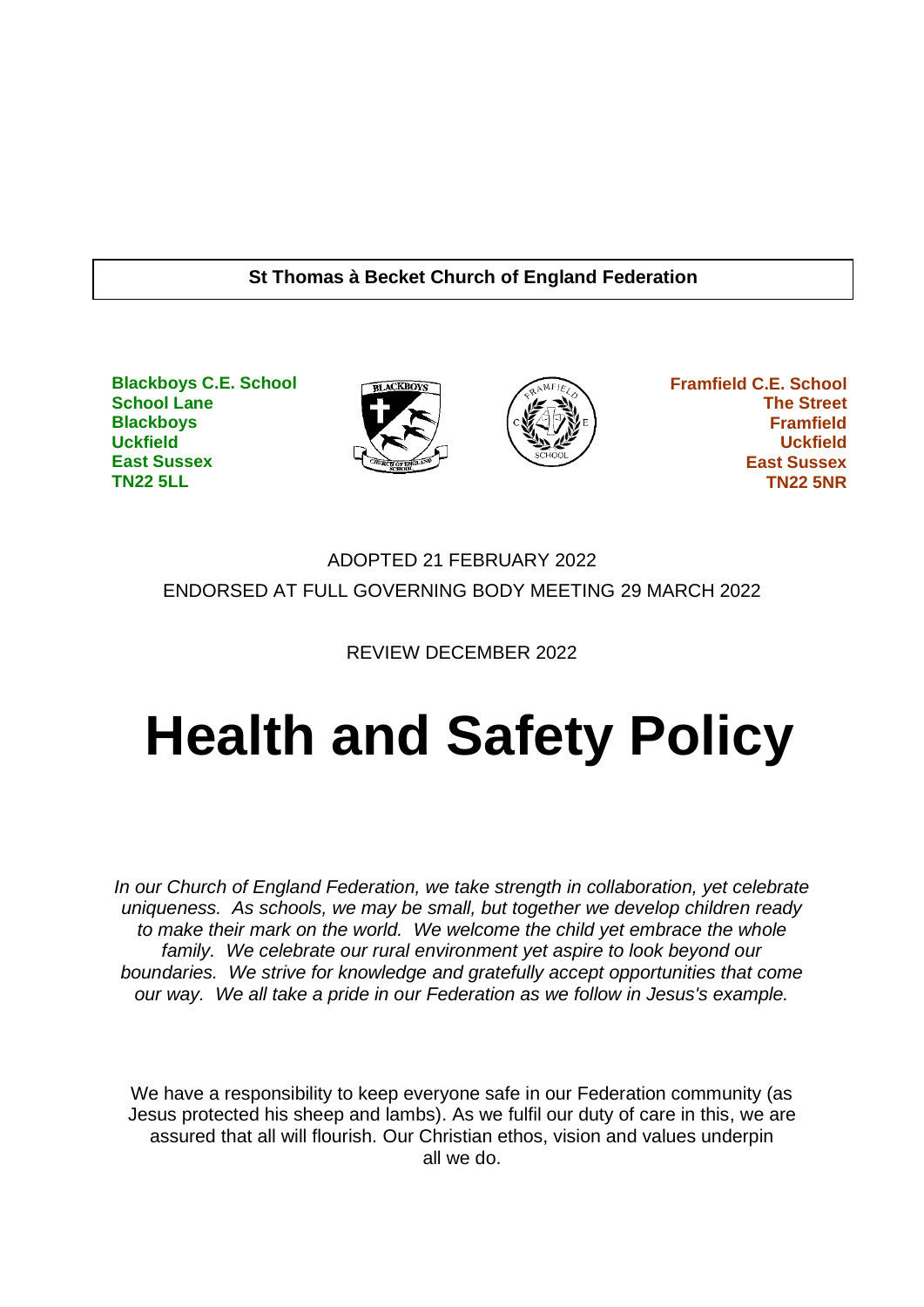| <b>Contents</b>                                                   | Page |
|-------------------------------------------------------------------|------|
| <b>General Policy Statement</b>                                   | 3    |
| Organisation within the Federation                                | 5    |
| Safety Responsibilities of Groups and Individual Members of Staff | 6    |
| Provision of Competent Health and Safety Advice                   | 13   |
| <b>Staff Consultation</b>                                         | 13   |
| <b>Crisis Management</b>                                          | 14   |
| Covid19                                                           | 14   |
| <b>General Emergency Procedures</b>                               | 15   |
| <b>Fire Procedures</b>                                            | 15   |
| <b>Bomb Incident Management</b>                                   | 16   |
| <b>First Aid Procedure</b>                                        | 16   |
| Incident/Accident Recording and Reporting                         | 17   |
| <b>Health Issues</b>                                              | 18   |
| <b>Risk Assessment and Guidance Notes</b>                         | 20   |
| <b>Specific Hazards</b>                                           | 20   |
| <b>Supporting Pupils with Medical Conditions</b>                  | 26   |
| Training and Information                                          | 26   |
| <b>Monitoring Health and Safety</b>                               | 27   |
| <b>Visitors</b>                                                   | 27   |
| <b>Trade Union Safety Representatives</b>                         | 28   |
| <b>Monitoring and Review</b>                                      | 28   |
| Appendix One                                                      | 29   |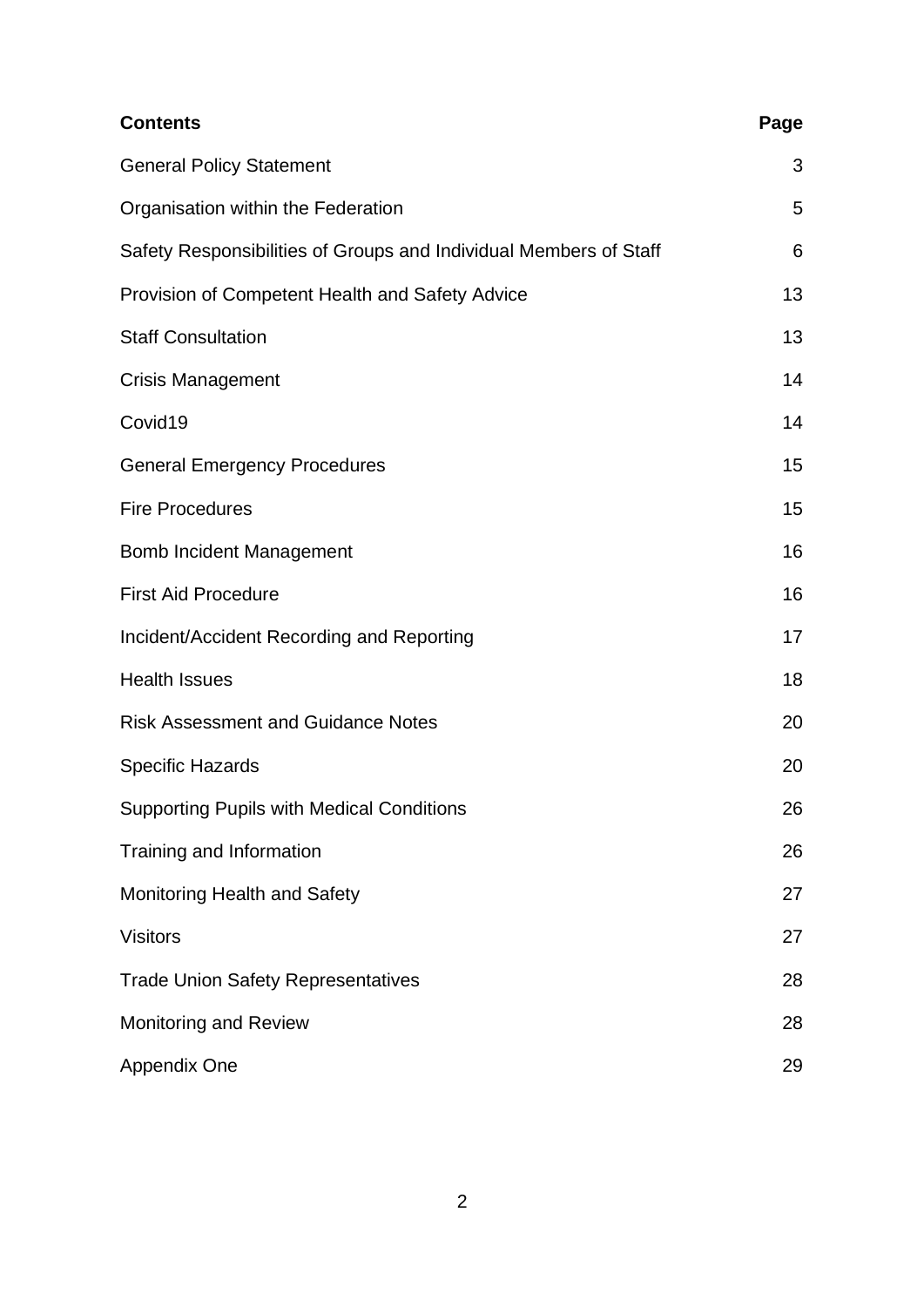#### **General Policy Statement**

The Headteachers and Governors of St Thomas à Becket Church of England Federation believe that the health and safety of persons within the Federation is of paramount importance. It is our intention to prevent accidents and occupational ill health and where possible eliminate hazards in the workplace.

It is the intent of the Headteachers, Mrs L Pestell and Mr G Sullivan and Governors of the Federation to ensure that a safe and healthy workplace is provided and maintained for all our employees. This will include the provision of safe systems of work, safe plant and equipment and a safe access and egress to the premises. We will ensure that adequate information, instruction, training and supervision is provided to ensure that members of staff can carry out their work safely.

The Federation Headteachers and Governors will ensure that others who are affected by our activities are not subjected to risks to their health and safety. This will include pupils, visitors, parents, volunteers and contractors.

These responsibilities will be achieved by the establishment of an effective health and safety management system within the Federation that will be underpinned by risk assessments. This will involve the implementation of arrangements for the effective planning, organisation, control, monitoring and review of preventative and protective measures and our overall health and safety performance including any emergency arrangements. In addition, the Headteachers and Governors will undertake to ensure compliance with policies and guidance produced by East Sussex County Council. The Headteacher and Governors will ensure that adequate resources are identified for health and safety.

To support us in complying with our legal responsibilities, we have appointed a competent person to advise on health and safety matters.

We believe that health and safety standards will be maintained only with the cooperation of all members of staff, pupils and visitors to our Federation. We expect all members of staff to co-operate fully with this policy and to actively contribute to any consultations in relation to health and safety policy and procedures. In addition, we will ensure that all pupils, visitors and contractors are provided with the information they require to enable them to comply with this policy.

It is the intention of the Headteachers and Governors that procedures to ensure relevant health and safety issues are embedded within the curriculum at all levels where appropriate.

The effectiveness of the policy will be regularly monitored to ensure that health and safety arrangements are being implemented and that the people named in the policy are carrying out their duties.

The policy will be reviewed annually, following a significant event or a change to policy or procedures and revised where necessary.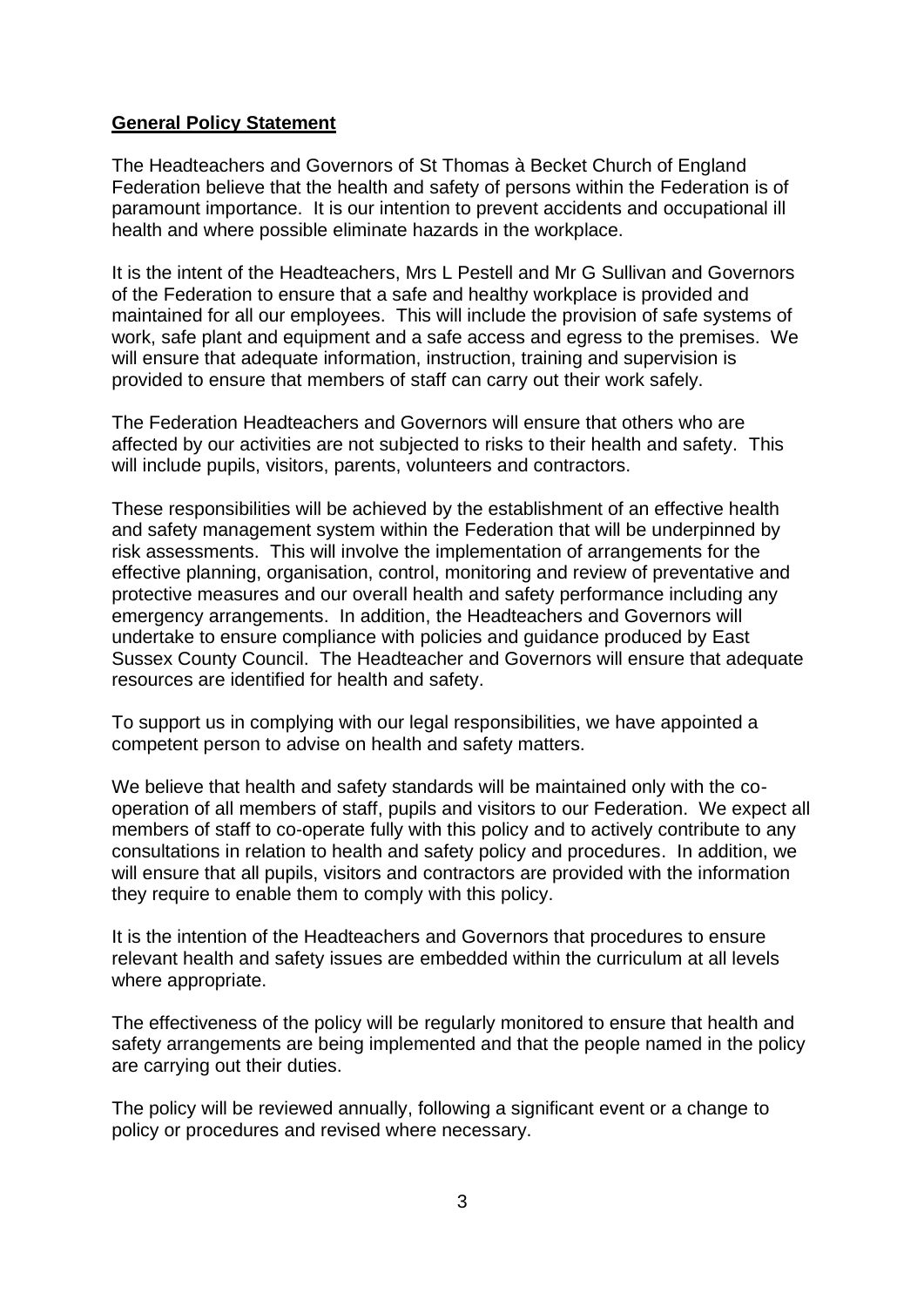Signed ........................................ Date …………………… Headteacher – Blackboys CEP School

Signed …………………………… Date …………………… Headteacher – Framfield CEP School

This policy was endorsed by the Board of Governors at their meeting on 29 March 2022.

Signed .................................. Chair of Governors Date ……………..

**A signed copy of this Policy Statement is kept within the Federation School's Health and Safety File.**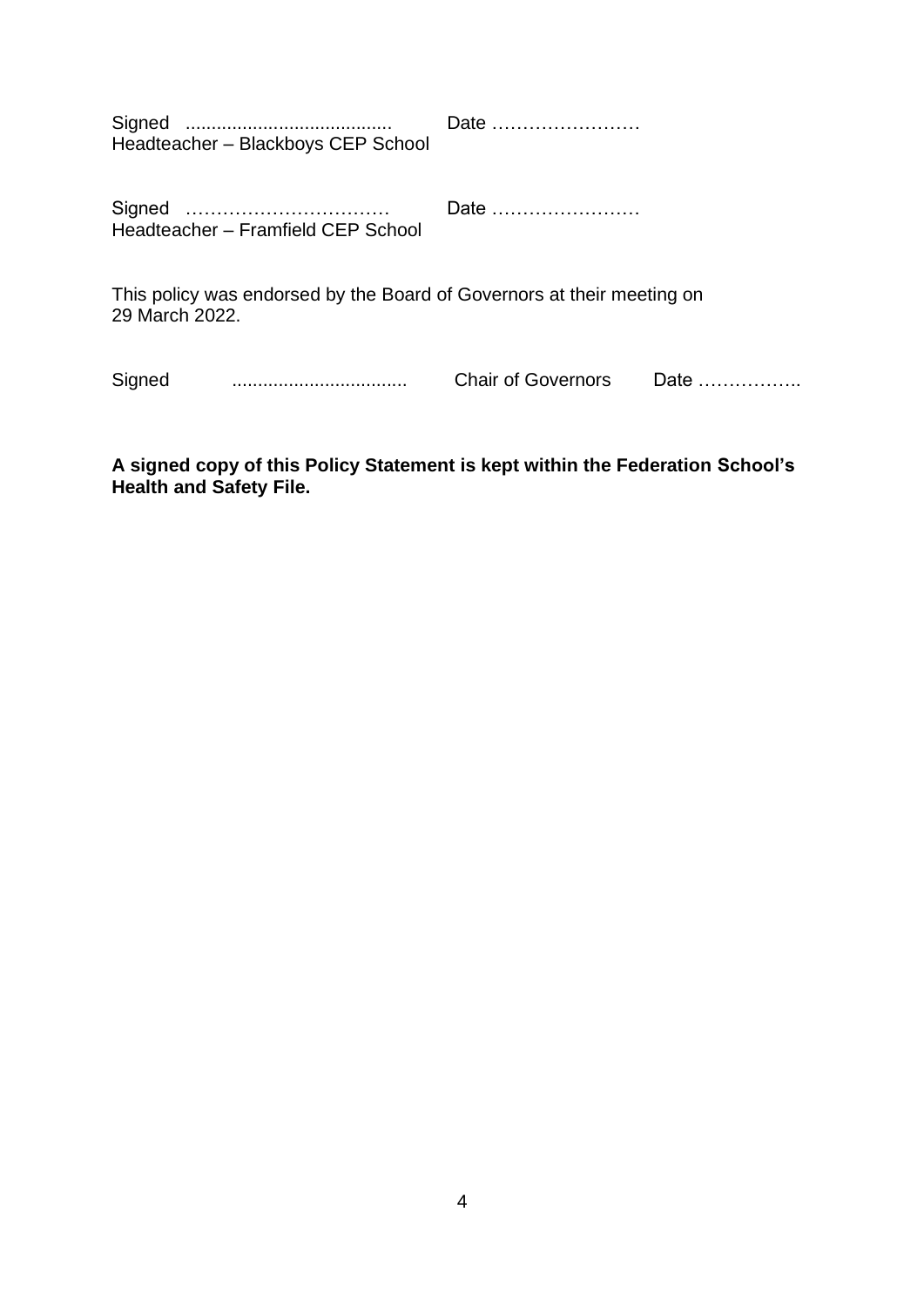#### **Organisation within the Federation to meet the requirements itemised under the General Policy Statement**

Ultimately the responsibility for Federation schools organisation and activity rests by definition, with the Headteacher. However, all members of staff have a responsibility towards safety with the specific lines of delegation being set out as shown below.

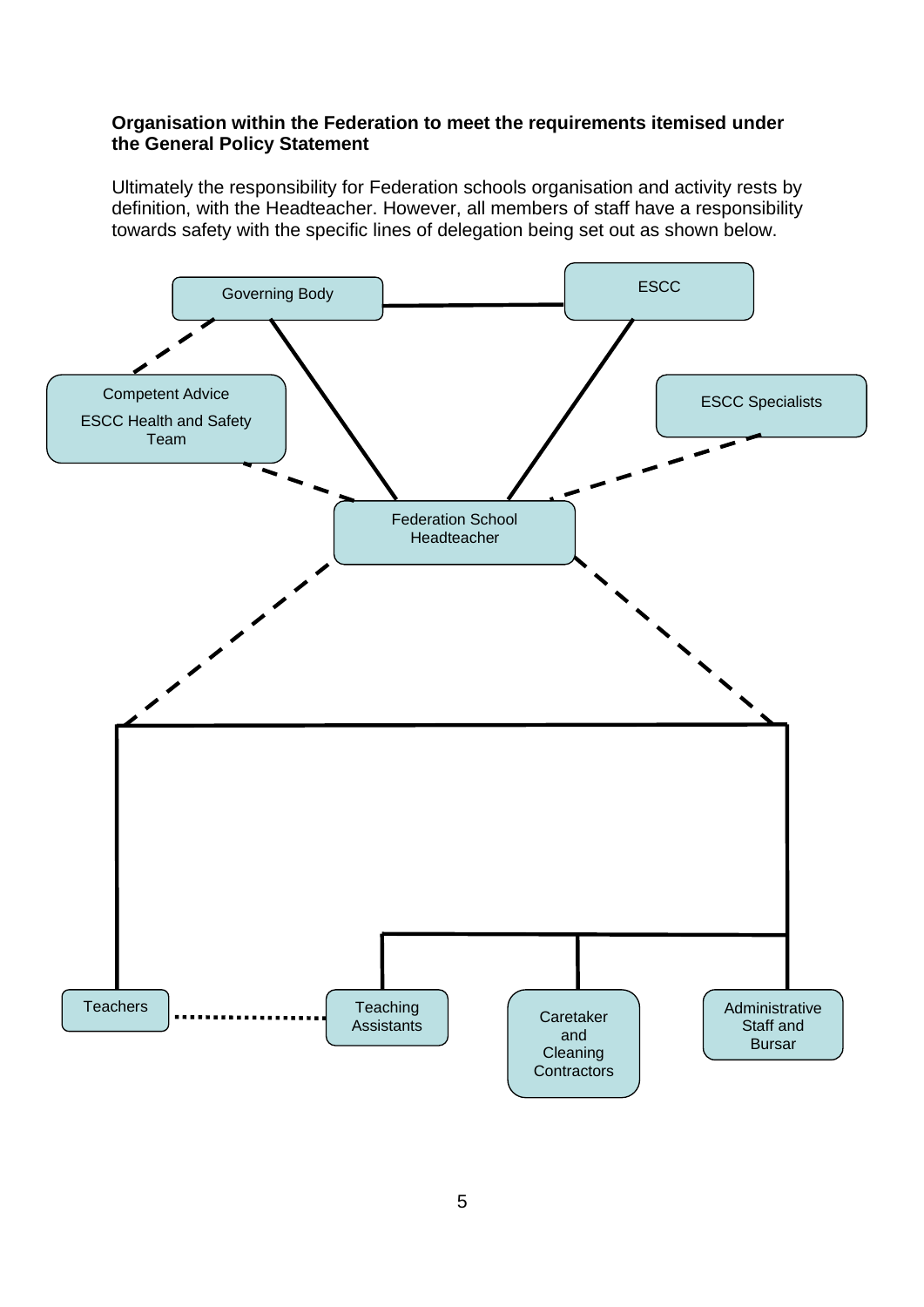#### **Safety Responsibilities of Groups and Individual Members of Staff are as follows:**

#### The Governing Body

The Governing Body in its role as employer will ensure, so far as is reasonably practicable, the health and safety at work of employees and others (e.g. contractors, pupils, visitors) in accordance with the Health & Safety at Work etc. Act 1974.

In order to discharge this responsibility, the Governing Body will:

- 1. ensure that a 'competent person' is appointed to provide advice on health and safety legislation and best practice;
- 2. ensure, by attending regular health and safety training and receiving copies of all health and safety circulars, that East Sussex County Council's Health and Safety Policies are complemented by the Federation's Health and Safety Policy, that these procedures are kept up-to-date and that positive arrangements are in place to ensure that all members of staff and pupils are aware of and comply with its contents;
- 3. ensure that the policy contains rigorous and comprehensive systems for active monitoring (auditing health and safety management systems, inspections, risk assessments); reactive monitoring (accident/incident investigation) and rectifying identified faults within a Federation school as outlined within East Sussex County Council's policy and guidance;
- 4. ensure, via reviewing risk assessments and inspection reports, that there is adequate provision both in staffing, facilities and resources to allow the Federation to meet both its legal and moral obligations with respect to health, safety and welfare;
- 5. nominate a Health and Safety Governor;
- 6. receive updates on the Federation School's Improvement Plan for health and safety at each meeting from the Health and Safety Co-ordinator/Health and Safety Governor in order to enable the Governing Body to monitor the adequacy of arrangements and take any action necessary;
- 7. to consider information, statistics and reports relating to health, safety and welfare matters;
- 8. to consider and make recommendations regarding individual health and safety issues which have not been resolved at management level.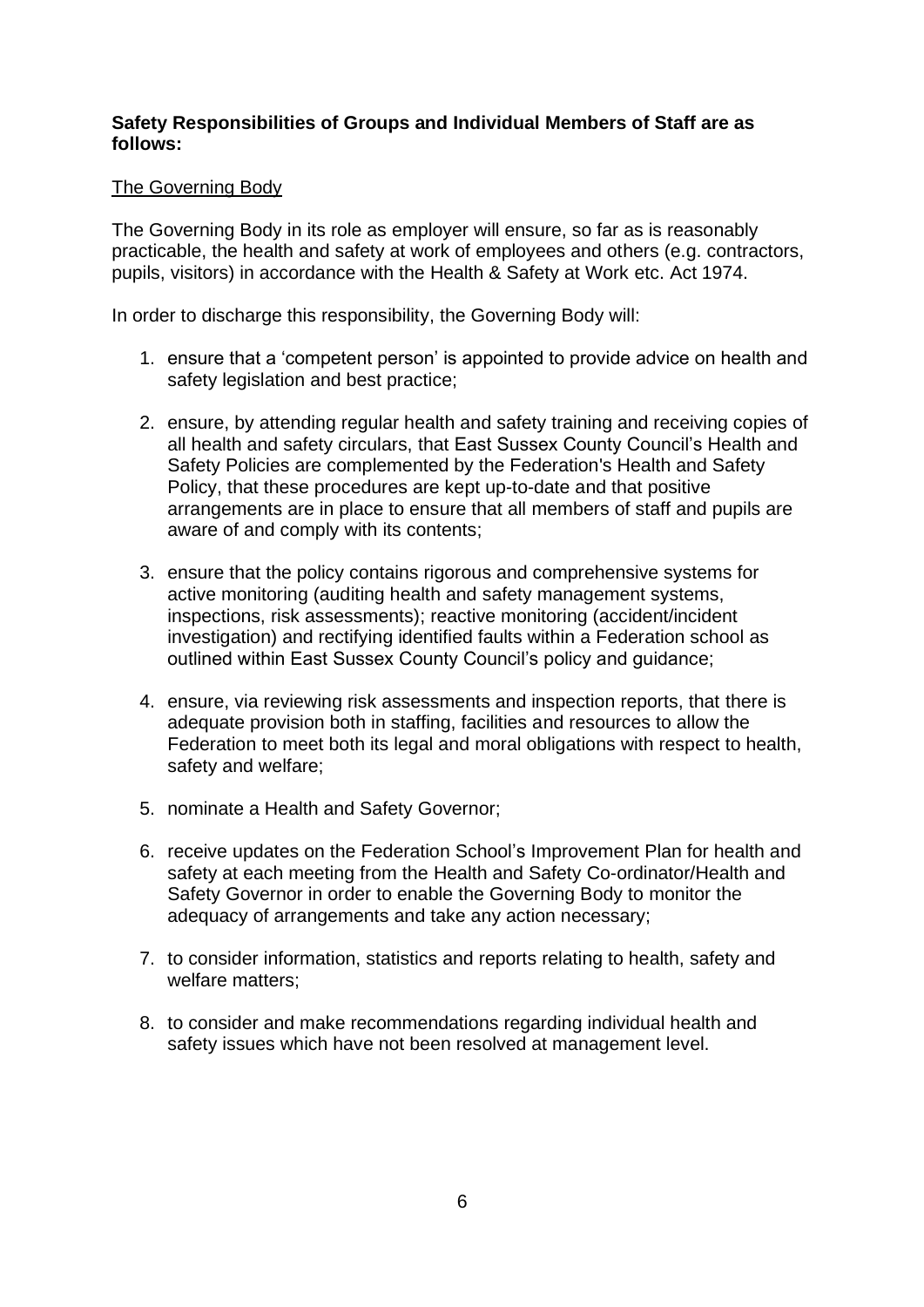Federation School Headteachers (referred to as Headteacher for the remainder of this Policy)

The Headteacher has overall responsibility for safety policy, organisation and arrangements throughout their school within the Federation and will undertake the role of Health and Safety Co-ordinator.

In particular the Headteacher will:

- 1. appoint a 'competent person' to provide advice on health and safety legislation and best practice;
- 2. provide liaison with Inspectors: Local Authority, Department for Education and Health and Safety Executive (HSE) with regard to safety aspects;
- 3. budget for safety and health matters;
- 4. review the Health and Safety Policy annually, following a significant event e.g. accident or changes occur within the organisation of the school or the Federation;
- 5. develop, introduce, maintain and review safety management procedures to ensure the Federation complies with legislative requirements and good industry practice e.g. risk assessments including fire, display screen equipment and manual handling;
- 6. ensure that routine maintenance checks and inspections required by legislation of fixed service equipment, i.e. boilers, pressure vessels etc. are undertaken;
- 7. ensure all portable electrical equipment is tested on a regular basis;
- 8. ensure the provision and maintenance of all 'fire' equipment, including the preparation and review of Fire Risk Assessments;
- 9. ensure health and safety issues associated with major building projects are complied with;
- 10.ensure that incidents, near misses and dangerous occurrences are reported via East Sussex County Council's on-line incident reporting system, minor injuries form or hazard reporting system, as appropriate;
- 11.ensure that incident investigations are carried out and learning outcomes applied to future practice to prevent reoccurrence;
- 12.monitor incident trends to identify methods of reducing accidents;
- 13.investigate and advise on hazards and precautions;
- 14.ensure the necessary records are maintained relating to accidents associated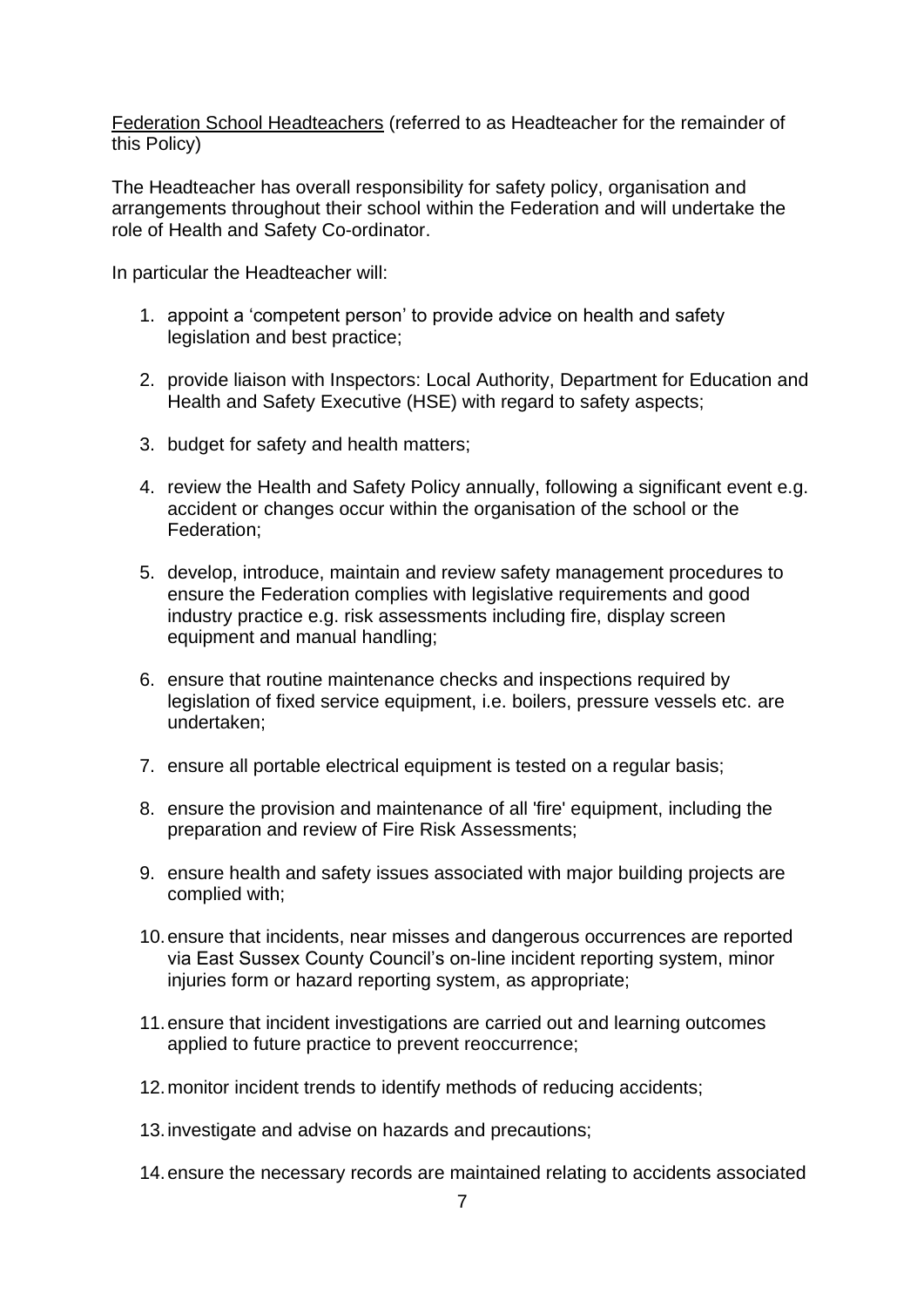with the work of the school;

- 15.make an annual report on health and safety matters including buildings and safety management to the Governing Body;
- 16.ensure safety procedures are developed and adhered to for operations carried out within the school or Federation by their staff and by outside contractors under their control;
- 17.ensure that health and safety is considered as an integral part of teaching;
- 18.instigate appropriate disciplinary action where it is shown that members of staff have ignored or shown a disregard for health and safety matters outlined within the Health and Safety Policy, Federation Codes of Practice or Health and Safety legislation;
- 19.ensure that premises safety inspections are carried out at specified intervals e.g. weekly, bi-termly, recorded and that necessary remedial action is carried out;
- 20.ensure that health and safety is taken into account when considering any proposed or impending changes e.g. building works, room allocate or usage, etc.;
- 21.ensure that emergency procedures and fire evacuation practices are in place within their school:
- 22.have a general oversight of health and first aid matters;
- 23.monitor the general safety programme;
- 24.publicise safety matters;
- 25.ensure all full and part-time members of staff receive appropriate health and safety training at induction which must include emergency arrangements (i.e. first aid, fire and accident reporting), and specific sections of the Health and Safety Policy are discussed to ensure that new members of staff are aware of their responsibilities and any restricted tasks and activities;
- 26.to monitor pupil health records prior to entry and to report/advise First Aiders of illnesses that need to be brought to the attention of specific staff (e.g. epilepsy);
- 27.ensure adequate numbers of staff are provided with appropriate training so that they may support the following management arrangements:
	- o First Aid
	- o Fire and Emergency Evacuation
	- o Risk Assessments, including fire, display screen equipment, manual handling, substances and general risk assessments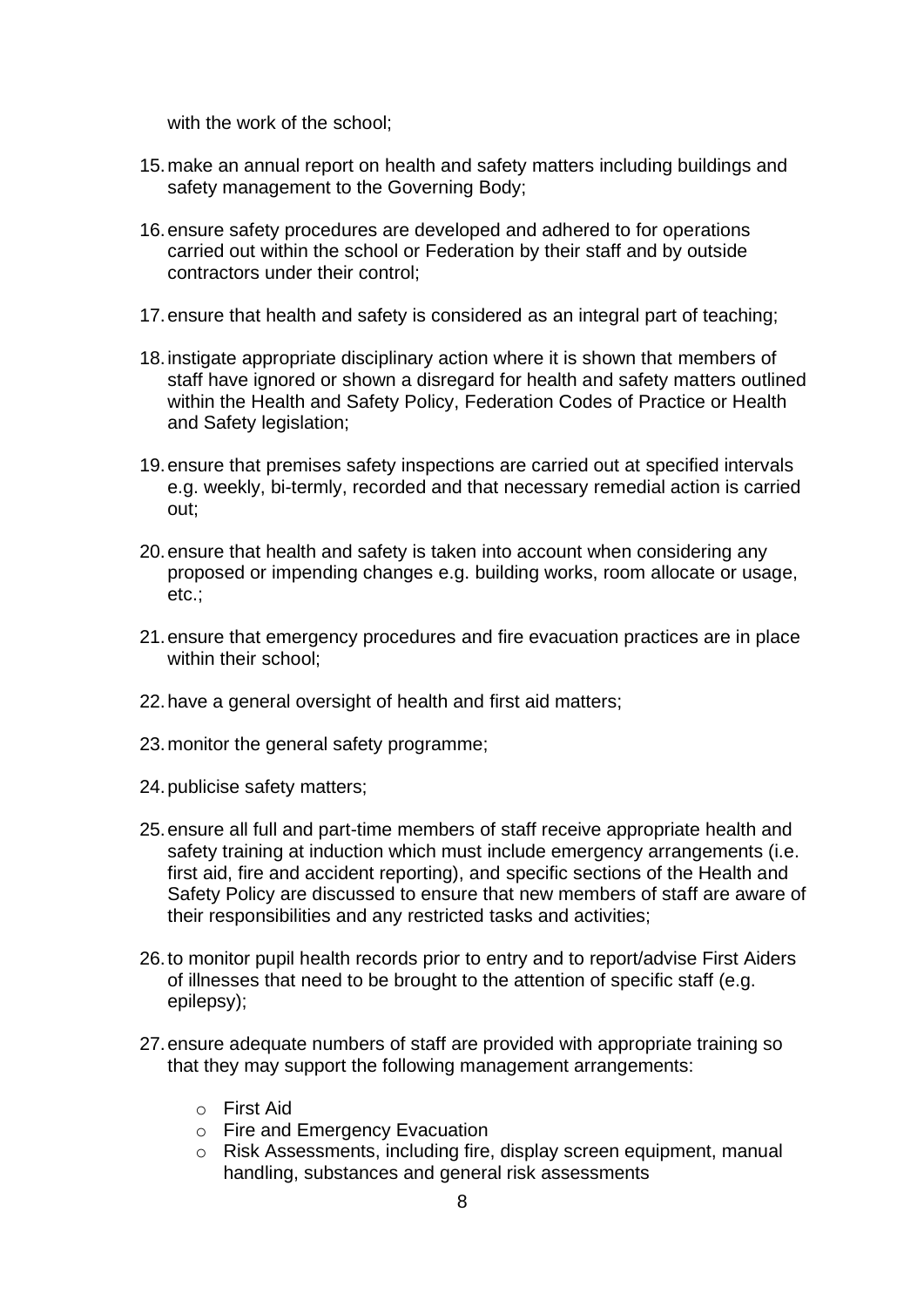The Federation Subject Leaders will assume these duties in the absence of the Headteacher and have the authority to make and implement decisions throughout their school within the Federation at any level if there is:

- o immediate danger, or,
- o dangerous practice, or
- o breach of the law.

#### The Educational Visits Co-ordinator (EVC) will:

- 1. be involved in educational visit management in order to ensure that the Federation's and Children's Services' Offsite Activities and Educational Visits Policy are followed;
- 2. work with group leaders to ensure that the aims of the educational visit are achievable and in line with those of the establishment;
- 3. after discussion with the Headteacher and Governing Body, either approve proposal or submit to the Children's Services' Outdoor Education Adviser;
- 4. ensure that the Federation's educational visits meet the Children's Services requirements;
- 5. confirm that adequate risk assessments have been carried out;
- 6. support the Headteacher in the management and evaluation of educational visits;
- 7. confirm the leadership of the group is appropriate, this to include accompanying members of staff and volunteers.

#### **Teachers**

Teachers are responsible for the immediate safety of the pupils in their classroom. Each Teacher will:

- 1. develop policies based on East Sussex County Council's guidance documents for their curriculum specialist area;
- 2. update colleagues within the Federation on any change in practice;
- 3. issue safety guidance for their curriculum specialist area;
- 4. carry out risk assessments for their curriculum specialist areas;
- 5. ensure that risk assessments are referenced as part of the lesson planning process;
- 6. ensure that risk assessments are appropriate for the activity and pupil group. Any amendments should be recorded as part of a specific risk assessment;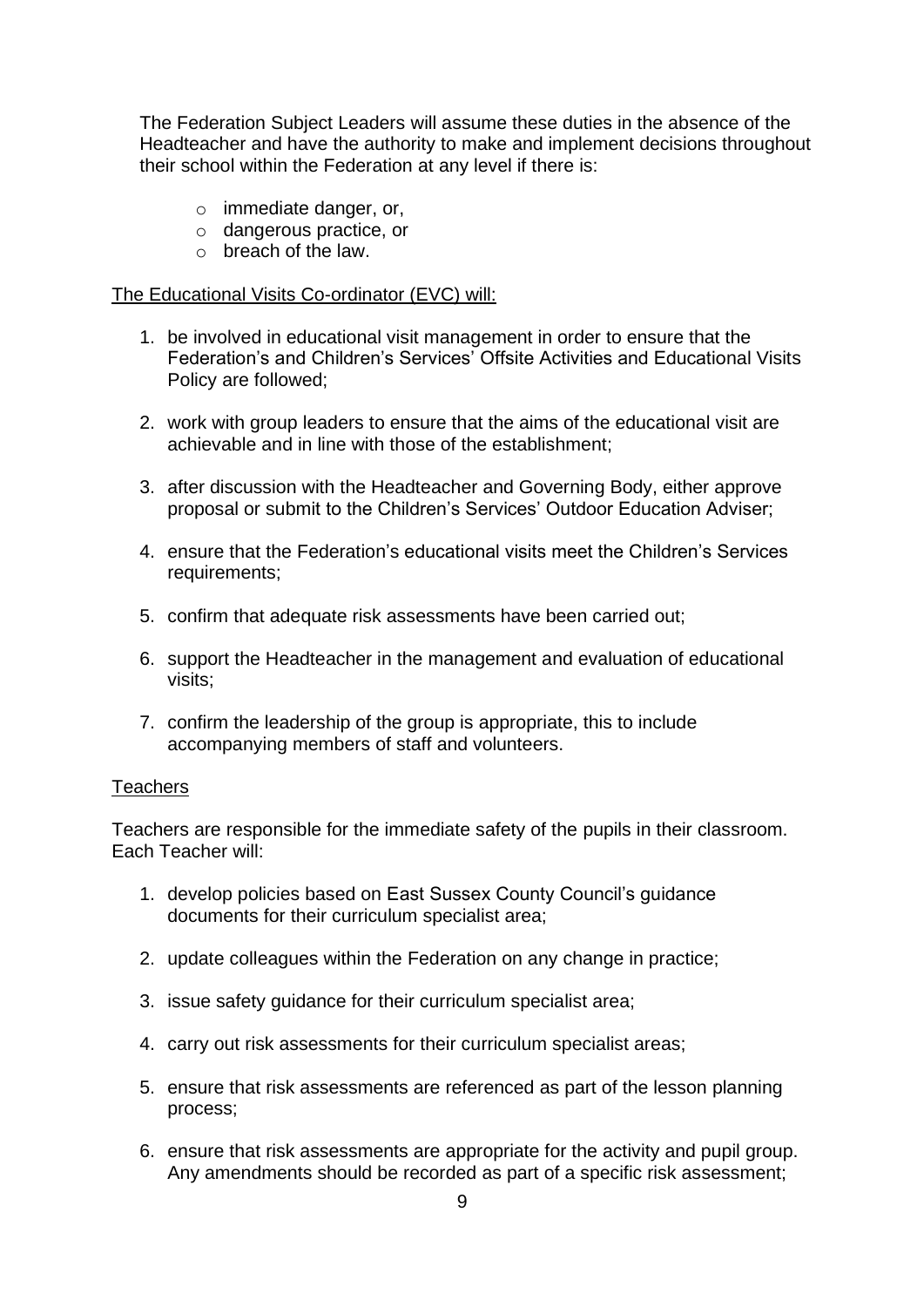- 7. follow safe working procedures personally;
- 8. ensure equipment, including personal protection equipment, is maintained in a safe condition and that substances hazardous to health are stored in a safe place;
- 9. give adequate safety information in lessons as required;
- 10.ensure that special working procedures, protective clothing and equipment, etc., are provided and used where necessary;
- 11.attend to general tidiness in the work area;
- 12.ensure that clear instructions and warnings are given, to pupils, verbally and in writing as often as necessary;
- 13.report defects and make recommendations to their Headteacher where necessary;
- 14.ensure all accidents within the area of responsibility are recorded in line with the Federation Policy.

#### Teaching Assistants

The Teaching Assistant is immediately responsible to the teacher whilst the class is in session; otherwise their Line Manager is their Headteacher.

Additionally, the Teaching Assistants will:

- 1. be aware of any risk assessments for specific activities and follow safe working procedures personally;
- 2. be familiar with the general and particular safety rules that apply to their area of work;
- 3. maintain good housekeeping standards;
- 4. ensure all accidents within the area of responsibility are recorded in line with the Federation Policy;
- 5. report defects to their Line Manager.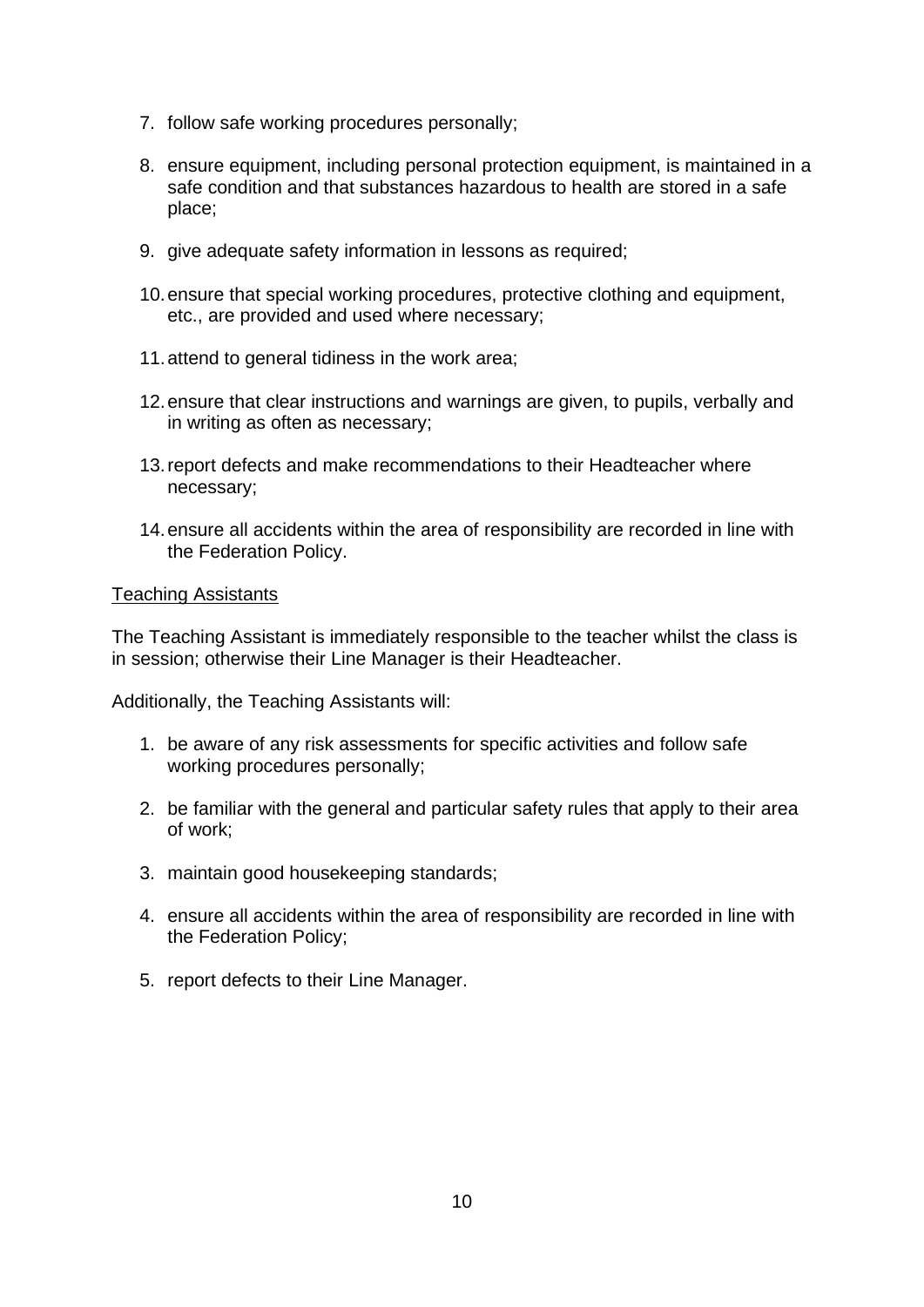#### First Aid Co-ordinator/Nominated First Aider (if appropriate)

The First Aid Co-ordinator/Nominated First Aider, when on duty, is responsible for supporting health and welfare issues within their school within the Federation and in particular:

- 1. to be responsible for attending to and monitoring pupil or visitor illness/injury and to refer pupils – parents/carers to their own doctor or hospital as appropriate;
- 2. to maintain their school within the Federation medical rooms and equipment;
- 3. to assist in the monitoring of first aid equipment and boxes on their site;
- 4. ensure all accidents within the area of responsibility are recorded in line with the Federation Policy;
- 5. to assist in the development and health promotion activities within the **Federation**

#### The Caretaker will:

- 1. undertake required premises safety inspections e.g. weekly, bi-termly, and keep records of any faults identified (if appropriate);
- 2. attend to defect reports and recommendations from the Federation school's Headteacher or members of staff;
- 3. keep records of hazards identified on site by members of staff and the remedial action taken and when;
- 4. when liaising with contractors, assume the duties as outlined in section below;
- 5. ensure all accidents within the area of responsibility are recorded in line with the Federation Policy;
- 6. ensure equipment, including personal protection equipment is maintained in a safe condition and that substances hazardous to health are stored in a safe place.

#### Trade Union Safety Representatives

In accordance with the Safety Representatives and Safety Committee Regulations the Safety Representatives will, where appointed:

- 1. represent the employees in consultation with the employer and with their representative; investigate potential hazards and dangerous occurrences at the workplace and examine the causes of accidents at the workplace;
- 2. investigate complaints by any employee they represent relating to health and safety and welfare at work;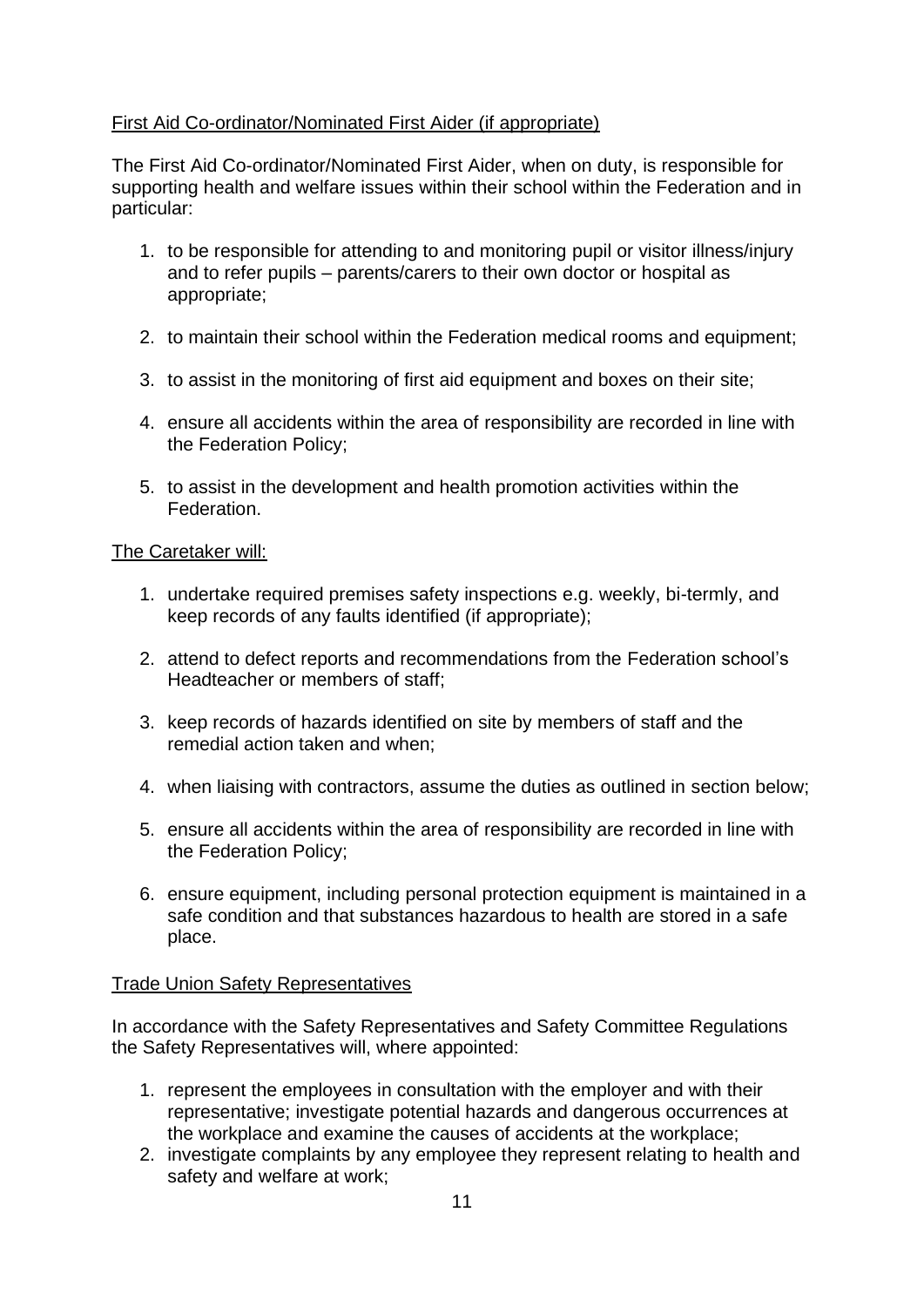- 3. represent employees in consultations with inspectors of the Health and Safety Executive and of any other enforcing authority;
- 4. receive information from inspectors;
- 5. attend meetings of safety committees to which they are elected;
- 6. inspect the workplace if they have given the employer or their representative reasonable notice in writing of their intention to do so and have not inspected it in the previous three months. They may carry out additional inspections where there are substantial changes in work conditions.

#### Members of Staff Liaising with Contractors

Members of staff liaising with contractors carrying out work at a Federation school should bear in mind that they have a responsibility to take appropriate action if they observe the contractor or his employees using any working practice or item of equipment which the member of staff considers to be dangerous or potentially dangerous. Such action could include reporting the matter to the Headteacher for them to rectify.

Members of staff must ensure that a contractor arriving at site, reports to the Federation School Reception and a nominated person ensures that the contractors are informed of any hazards on the site e.g. asbestos. Approval must also be gained by the contractor to start work. Only those members of staff nominated by the Headteacher to liaise with the contractors must undertake this activity due to the procedures put in place by the Federation to implement the Federation's Asbestos Management in the Workplace Policy and the Safety Management of Contractors Policy.

#### Members of Staff Generally

Each member of staff is responsible for their own personal safety and that of other persons in the Federation by the proper observation of Federation rules and procedures (e.g. by ensuring visitors report to the Reception area on arrival at a school within the Federation).

Members of staff are reminded of the general duty imposed by the Health and Safety at Work Act 1974 at Sections 7 and 8:

- *7. 'It shall be the duty of every employee while at work*
	- *a) to take reasonable care for the health and safety of himself and other persons who may be affected by his acts or omissions at work, and,*
	- *b) as regards any duty or requirement imposed on his employer or any other person by or under any of the relevant statutory provisions, to co-operate with him so far as is necessary to enable that duty or requirement to be performed or complied with.'*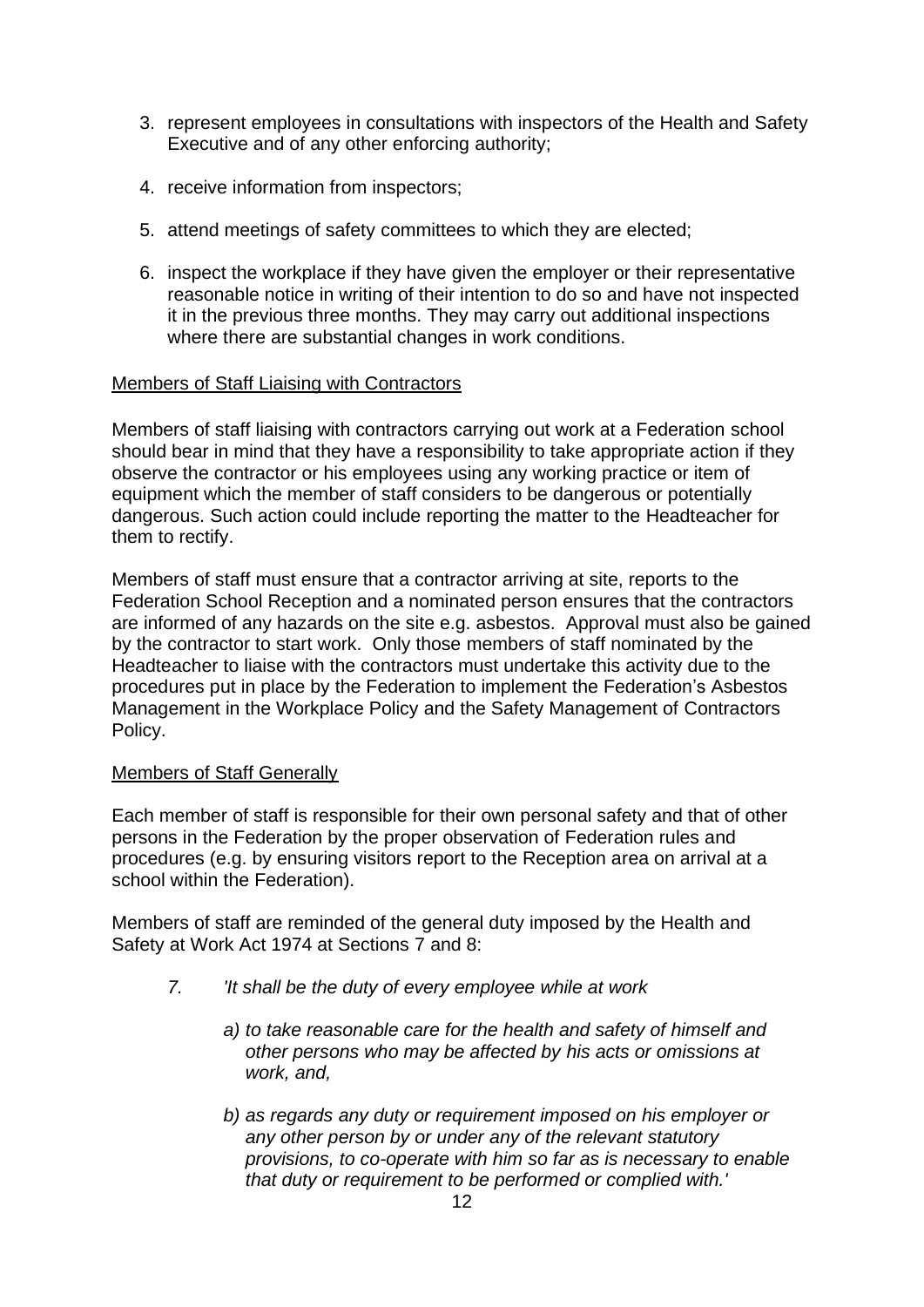*8. 'No person shall intentionally or recklessly interfere with or misuse anything provided in the interests of health, safety or welfare in pursuance of any of the relevant statutory provisions,'*

#### **Provision of Competent Health and Safety Advice**

To ensure compliance with legislation, the East Sussex County Council Health and Safety Team will:

- 1. advise on health and safety legislation and best practice. This supports and enhances the policy, guidance documents and model templates that are issued to ensure compliance with health and safety legislation;
- 2. provide access to a web-based auditing tool and inclusion within the audit programme to support compliance with health and safety legislation and best practice;
- 3. visit site to provide advice and guidance on a range of health and safety topics;
- 4. publish health and safety newsletters to keep Health and Safety Co-ordinators up to date on health and safety legislation;
- 5. provide an onsite induction for new Executive Headteachers, Headteachers, Heads of School and Health and Safety Co-ordinators;
- 6. provide access to the East Sussex County Council online Incident Reporting System and completion of RIDDOR reportable accidents to the Health and Safety Executive by the Health and Safety Team.

The East Sussex County Council Health and Safety Team are:

- o Kim Hicks CMIOSH (Chartered Member of IOSH) with a total of 27 years' experience in Health and Safety, 22 of those years within the Education Sector.
- o Rebecca Courtneidge Grad IOSH (Graduate Member of IOSH) with 10 years' experience in Health and Safety within the Education Sector.

## **Staff Consultation**

Consultation with members of staff on health and safety matters will be via the staff meeting. Health and safety will be a standard agenda item every month and members of staff are encouraged to raise any concerns either via this process or individually. The aim of consultation is to improve and maintain health and safety policies and procedures within the Federation and to encourage effective communication regarding health, safety and welfare matters.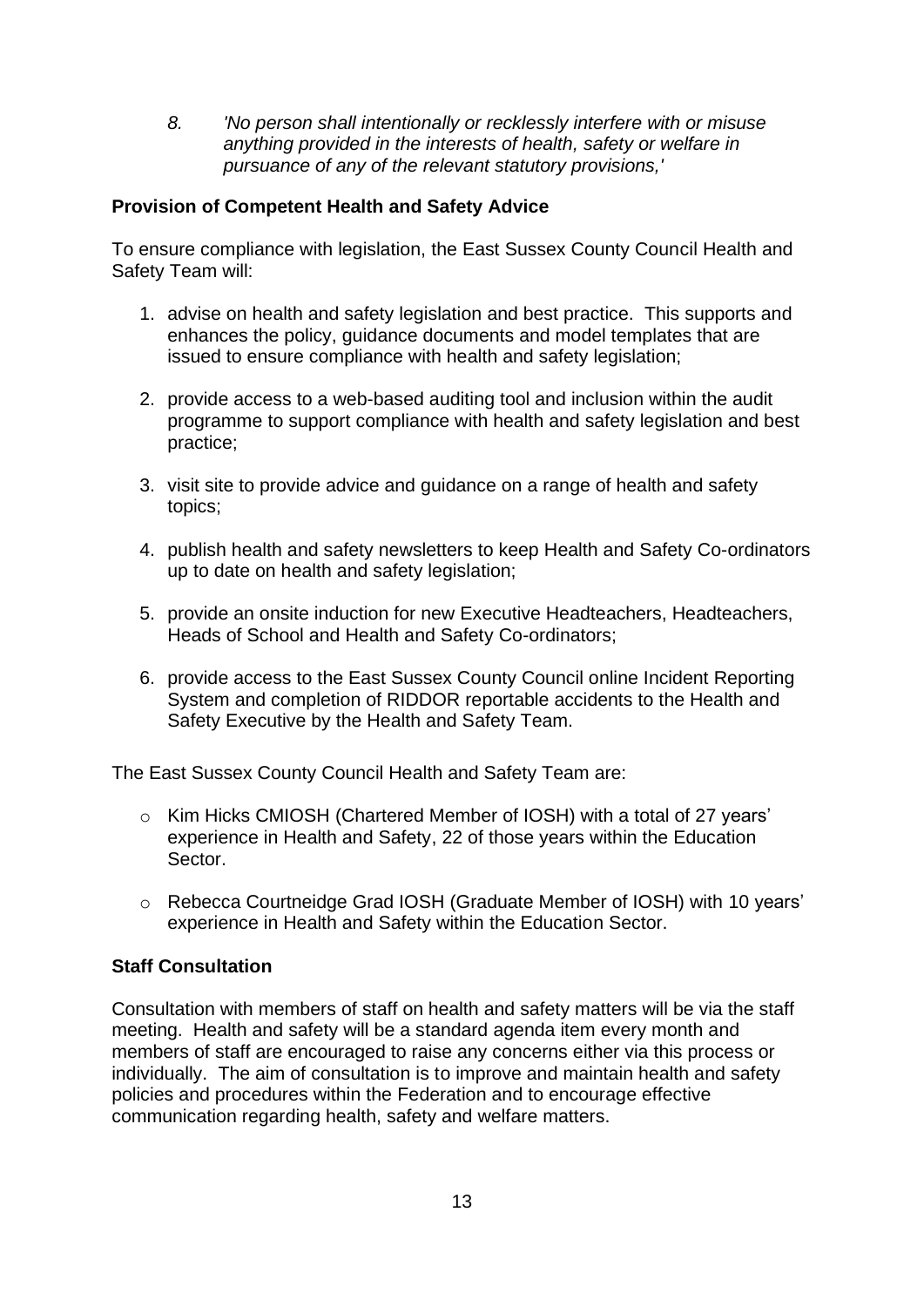#### **Crisis Management (also see the Crisis Management Policy and Business Continuity Plan)**

A crisis management team has been set up to assist in the reduction of major hazards and risks and to action a recovery plan in the event of a serious accident. A separate Crisis Management Policy and Business Continuity Plan has been developed by the Federation and is summarised below.

#### Crisis Management Team:

- The Headteacher
- Caretaker
- Chair of Governors
- Health and Safety Governor
- Additional Governors and Members of Staff as required

#### Function of the Crisis Management Team:

- to act as the decision-making authority for the management of an incident;
- to develop the procedures and practices to be used for handling emergency situations and communicating these to all employees of the organisation;
- to establish and maintain a crisis management centre. The centre will have the necessary equipment available for rapid activation during an emergency. The equipment includes communications equipment, emergency plans and procedures, a log to record all actions taken during the crisis, necessary office equipment and supplies and appropriate maps and building plans;
- to assess the nature, degree and likelihood of threats to the organisation's interests (personnel, facilities, information and other assets) in order to determine the vulnerability to those threats of the organisation's personnel, facilities or assets;
- to test the crisis management plan on a regular basis to ensure that it is feasible and realistic. Whenever the plan is found to be deficient immediate corrections will be made.

#### **Covid19**

A Federation school specific risk assessment on COVID-19 has been undertaken and has been approved by the Governing Body. This risk assessment is regularly reviewed and is available to members of staff for Blackboys CEP School at [https://www.blackboys.e-sussex.sch.uk/wp-content/uploads/2021/03/Blackboys-](https://www.blackboys.e-sussex.sch.uk/wp-content/uploads/2021/03/Blackboys-Risk-Assessment-for-the-full-reopening-of-schools-08-march-v2.pdf)[Risk-Assessment-for-the-full-reopening-of-schools-08-march-v2.pdf](https://www.blackboys.e-sussex.sch.uk/wp-content/uploads/2021/03/Blackboys-Risk-Assessment-for-the-full-reopening-of-schools-08-march-v2.pdf) and for Framfield CEP School on the Staff Drive of the School's Server. The Federation will keep staff informed of any updates to the risk assessment and/or associated policies/procedures as circumstances in school and public health advice changes.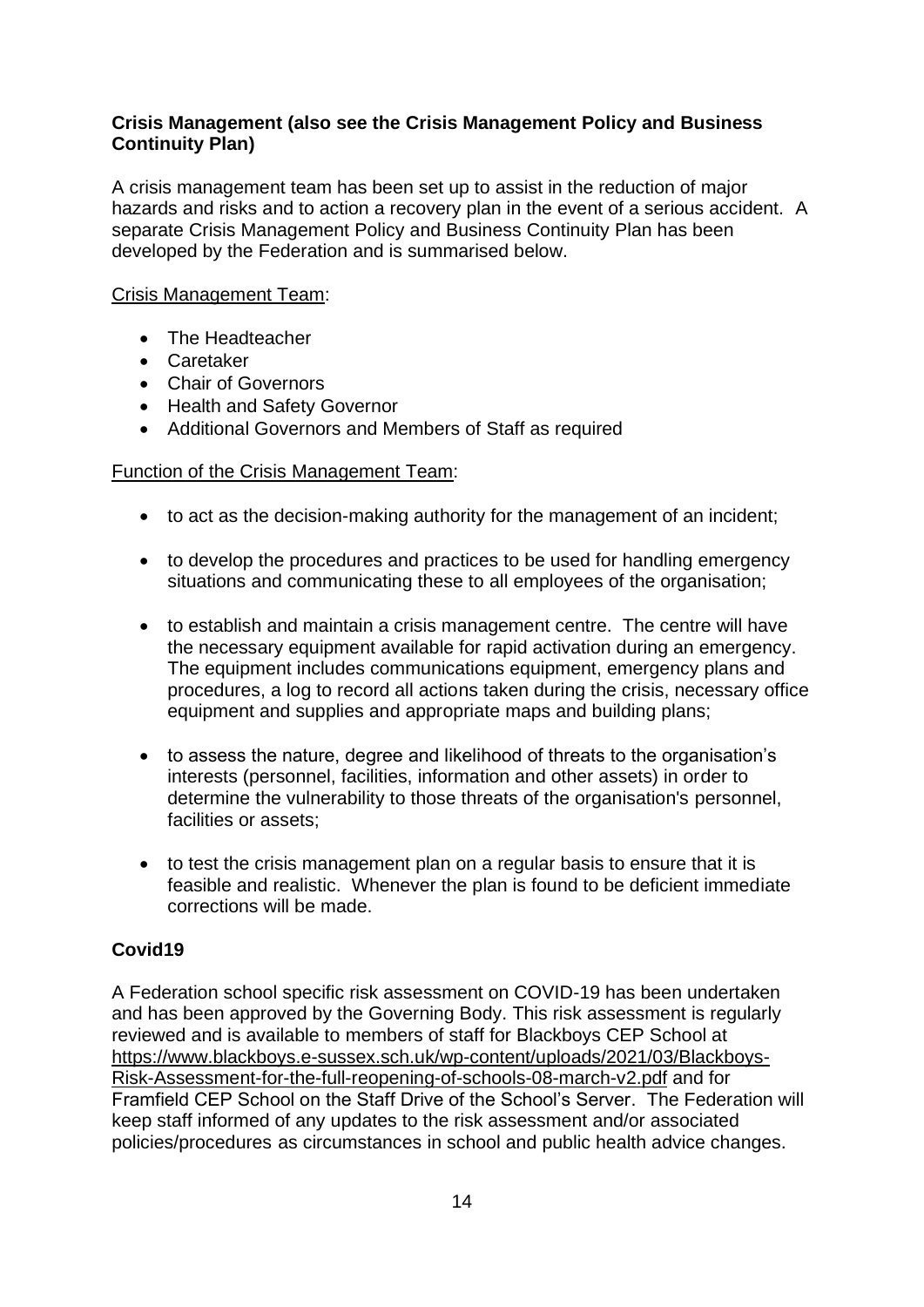The Federation regularly reviews the Government Guidance on COVID-19 and will increase or reduce control measures in line with outbreak management and contingency plans for our schools and local area. The main control measures to manage COVID-19 are:

- Ensuring good hygiene for everyone
- Maintaining appropriate cleaning regimes
- Keeping occupied spaces well ventilated
- Following public health advice on testing, self-isolation and managing confirmed cases of COVID-19.

#### **General Emergency Procedures**

The summoning of emergency services is via the Administration Co-ordinator or School Secretary and Headteacher. In the event of a major disaster the Crisis Management Team must be alerted.

#### **Fire Procedures (also see the Fire Safety Policy)**

The signal for evacuation will be the continuous ringing of the fire bell. Always evacuate the school within the Federation if the fire alarm sounds – assume every alarm could be for real. Never re-enter the building while the alarm is still sounding or before a senior member of staff has confirmed it is safe to do so.

On hearing the alarm, leave the room you are in and proceed to the nearest safe exit out of the building, switching off the lights, closing the doors and windows as you do so.

Everyone must walk swiftly  $-$  not run  $-$  and take no belongings with them.

When outside the building assemble the pupils at the assembly point. Check that all pupils/visitors/volunteers, etc. are accounted for.

The Administration Co-ordinator or School Secretary (or in their absence the Headteacher) must take the registers and visitors book.

Members of staff must report to the senior member of staff to confirm whether or not all of their pupils/visitors/volunteers, etc. are safely out of the building.

**Teachers** must know the correct route for evacuating the class which they are teaching, and it is the responsibility of the Headteacher to define the route and inform all members of staff. They are responsible for maintaining clear access to that escape routes at all times, and for helping to maintain access to the other escape routes. Teachers will be responsible for evacuating volunteers or other visitors from their classrooms in times of emergencies.

**MDSA's** must know the correct method for evacuating the building at lunchtime. This information will be conveyed by the Headteacher who will ensure that there is a lunchtime practice at least annually.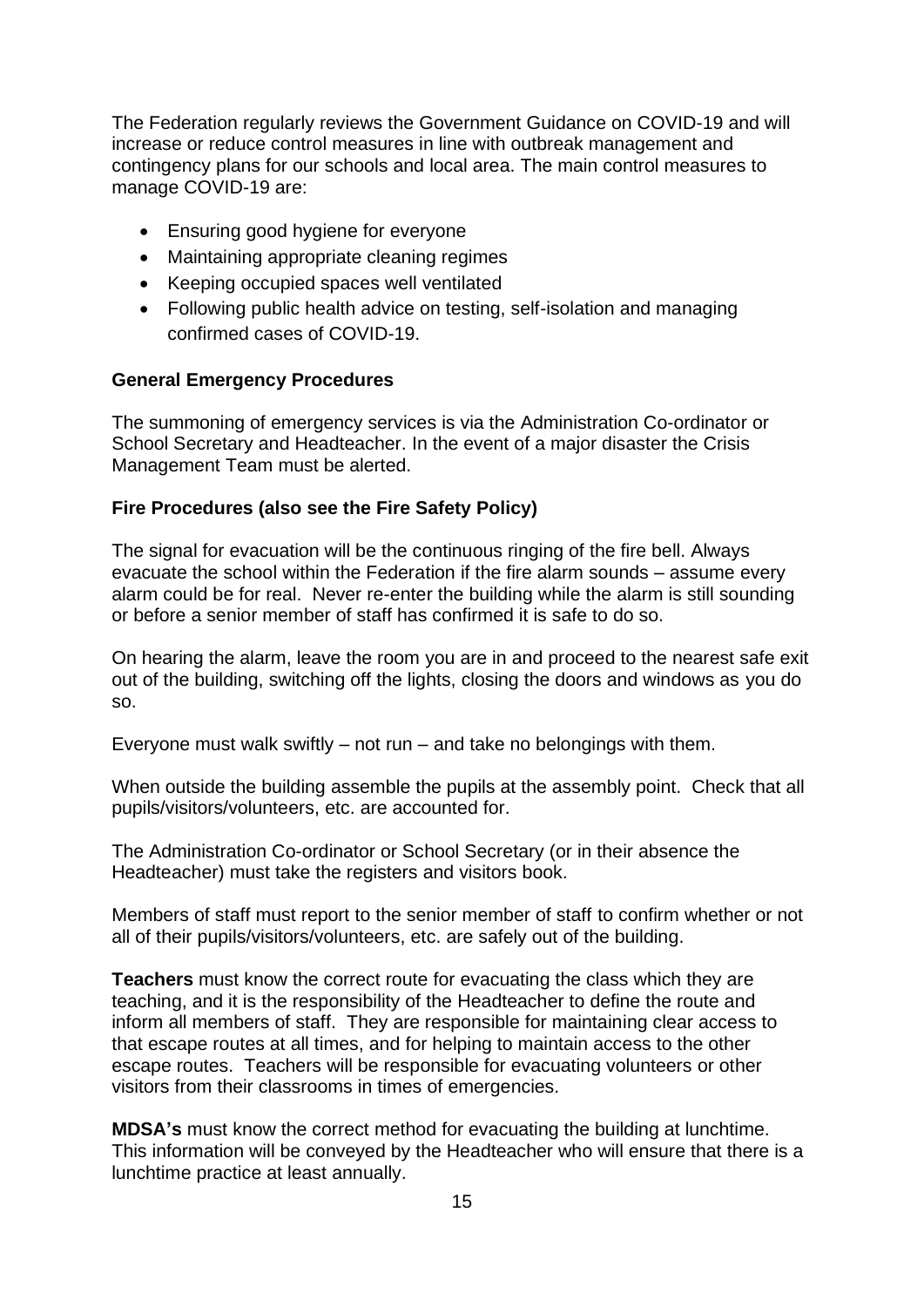The Teachers will check the toilets. The Headteacher will arrange for a member of staff to cut off supplies of gas and/or electricity should the need arise.

**The Headteacher** will organise practice fire evacuations as appropriate, but at least three times per year, monitor for effectiveness and records kept within the fire log book. The fire alarm will be tested weekly.

The extinguishers will be serviced and maintained as part of an annual contract. This contract will be monitored via the safety premises inspection. Any faults must be reported to the Headteacher for immediate remedial action. Emergency evacuation notices are displayed in all classrooms. The Headteacher will ensure that these notices are displayed in a prominent position as part of the premises inspection.

**Any pupil with special needs** must be given special consideration by their class teacher as to whether or not a Personal Emergency Evacuation Plan (PEEP) is required. This will need to be devised with the Headteacher, if the class teacher or SENCO identify a specific issue.

A fire risk assessment has been completed for these premises and will be reviewed on an annual basis or when any changes occur.

#### **Bomb Incident Management**

Unlike fire evacuations it is difficult to define clear, mandatory guidelines that must be followed. Some decisions must be made at the time in question depending upon the actual circumstances. Therefore, the Crisis Management Team will liaise with the Children's Services Department, Police and Fire Rescue Service and follow their advice on the evacuation procedure and assembly point. This will then be communicated to members of staff, pupils, visitors, etc. by an appropriate means.

Any member of staff who receives information regarding a bomb on-site must immediately inform their Headteacher or a member of the Senior Leadership Team in their absence.

#### **First Aid Procedure (also see the First Aid Policy)**

There will be at least two members of staff who will have current first aid training at each Federation school, with the aim that there should be one qualified person on site at any one time.

The named first aiders for the Federation schools are listed in Appendix One at the end of this document and also available from the relevant school office.

First aid boxes are kept at Blackboys CEP School in the First Aid Room/Bursar's Office and at Framfield CEP School in the First Aid Room (small kitchen). The First Aid Co-ordinator/Nominated First Aider provides first aid support and maintains a central supply of first aid materials to supplement first aid boxes. Parents will be expected to inform their school within the Federation if their child has an allergy and a list of any such children will be kept and displayed.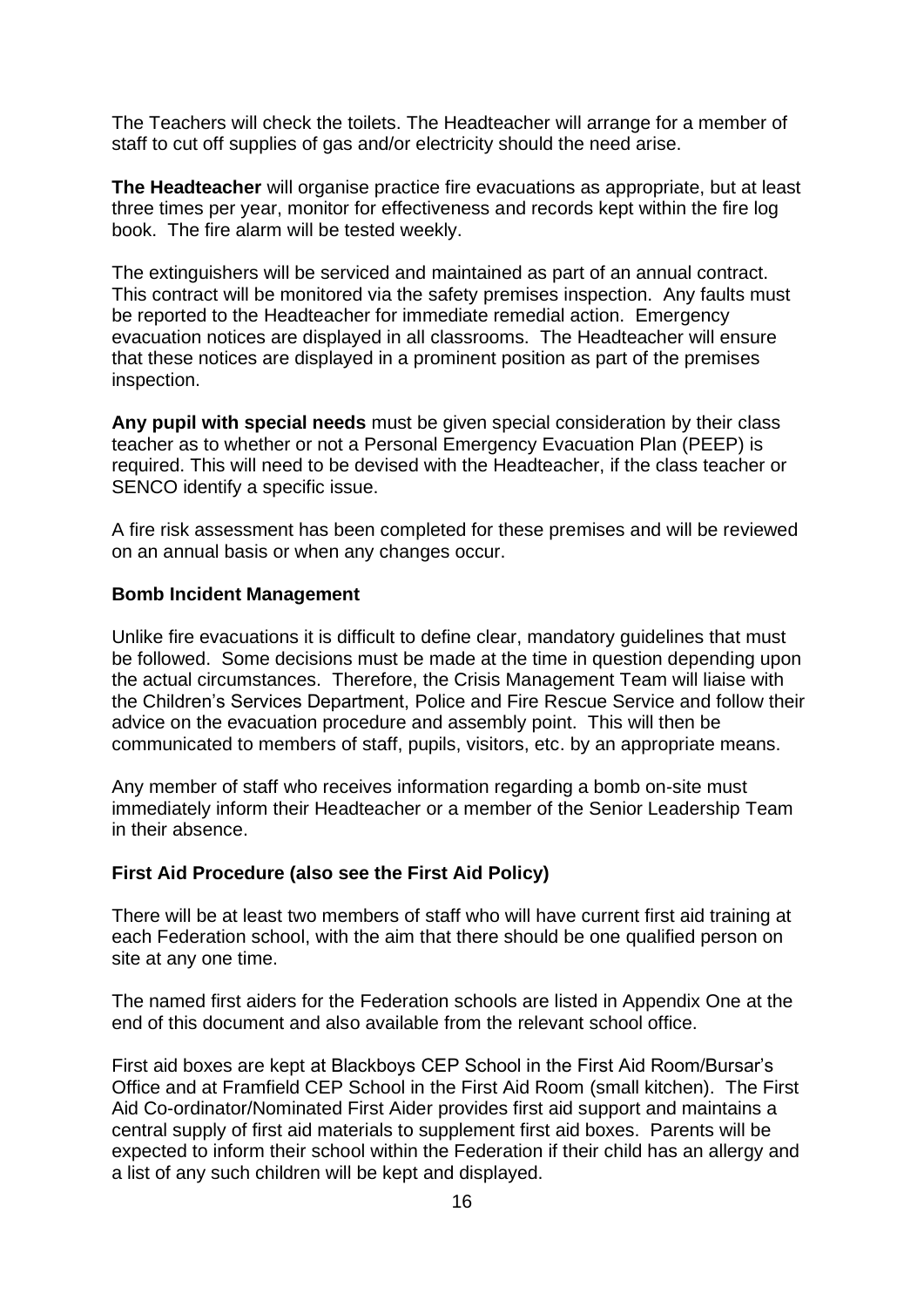All injuries which come to members of staff attention, no matter how slight, should be recorded on the minor injuries form and/or East Sussex County Council's on-line incident reporting system.

The minor injuries form and "bump notes" will be located at Blackboys CEP School and Framfield CEP School in their First Aid Rooms and should be completed by the person administering first aid. In case of doubt as to whether or not a child's parent/carer should be immediately alerted, contact the Headteacher or in their absence the pupil's Class Teacher. Err on the side of caution. In the event of an accident, if the parents (and their nominated contacts) are unavailable, we may consider it wise to send a pupil to hospital. In these cases, the pupil will be accompanied by a member of staff.

A summary of the arrangements for first aid and accident reporting is included in the prospectus of Federation schools.

#### **Incident/Accident Recording and Reporting (also see the Incident Reporting and Investigating Policy)**

In the event of an incident/accident the following procedure must be followed:

- render any equipment inoperative;
- summon assistance;
- if the injury is of a minor nature ensure follow-up treatment is carried out by reporting to the qualified First Aider;
- if the injury is of a major nature then an ambulance should be summoned immediately without undue delay attempting to contact parents or guardians;
- if the injured person is mobile then they should be taken to the hospital for emergency treatment. The Headteacher is responsible for arranging a member of staff to transport the pupil/member of staff to hospital.

The member of staff taking the injured person should:

- stay with the injured person and return with them; or
- stay with the injured person until the parent/guardian arrives at the hospital and then return to their school within the Federation.

All members of staff must report any incidents, accidents (including violence), dangerous occurrence or near misses involving themselves or visitors/volunteers by recording the details on East Sussex County Council's online incident reporting system. Pupil accidents, depending on the severity, will be reported either on the minor injuries form and/or East Sussex County Council's online incident reporting system.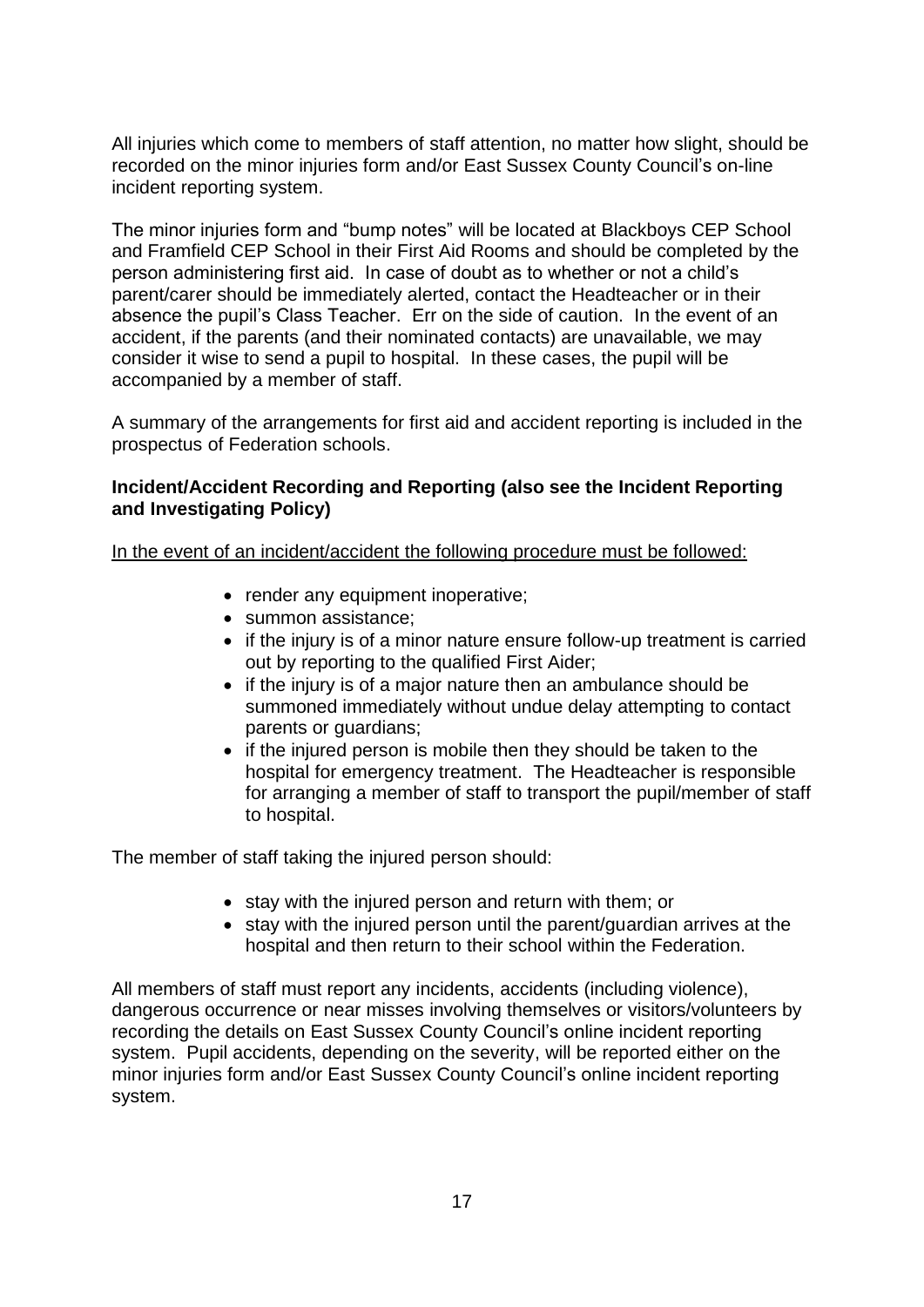Specified categories of incidents are reportable to the Health and Safety Executive (HSE) and these will be undertaken by East Sussex County Council's Health and Safety Team.

All accidents will be investigated, including the review of relevant risk assessments, to prevent re-occurrence. The Headteacher will monitor the incidents, accidents and near misses to identify trends and the Governing Body will receive information on accidents on a regular basis.

#### *Health Issues*

#### **Smoking (also see the Smoke Free Policy)**

In an effort to reduce the risk to health from passive smoking, this Federation has no smoking sites. For the purposes of this policy this includes e-cigarettes.

#### **Alcohol and Drug Abuse (also see the Drugs and Alcohol at Work Policy)**

Members of staff attending work while under the influence of alcohol or drugs creates an unprofessional image of the Federation and increases the risk of accidents both to themselves and to colleagues. To minimise the probability of accidents from alcohol or drug abuse, members of staff whose judgment is impaired will be excluded from work and will be subject to disciplinary procedures.

If you are feeling depressed or anxious about either your work or social situation, alcohol or drugs will not provide a long-term solution. Support is available from the Federation's staff counselling service. This is a confidential service and they can be contacted on 0333 212 8382, the service is available 24 hours a day, 365 days a year.

Some drugs prescribed for medical reasons are likely to impair judgment and lower concentration. If you feel you are affected when on medication, please inform your Line Manager so that additional arrangements may be made to safeguard you while at work.

#### **Staff Wellbeing (also see the Stress Management Policy)**

Stress is defined by the HSE as "the adverse reaction people have to excessive pressures or other types of demands placed on them." This distinguishes stress from the pressures or challenges that provide the motivation for everyday living. Being under pressure can often improve performance but when demands and pressures become excessive, they can lead to stress.

People respond to pressure in different and individual ways. Much will depend on an employee's personality, experience, motivation and the support available from managers, colleagues, family and friends. Difficulties faced outside of work can also have an impact on someone's ability to cope or function well at work.

If stress is intense and sustained it can lead to mental and physical ill health and contributes to employee ill health and sickness absence. It is important that all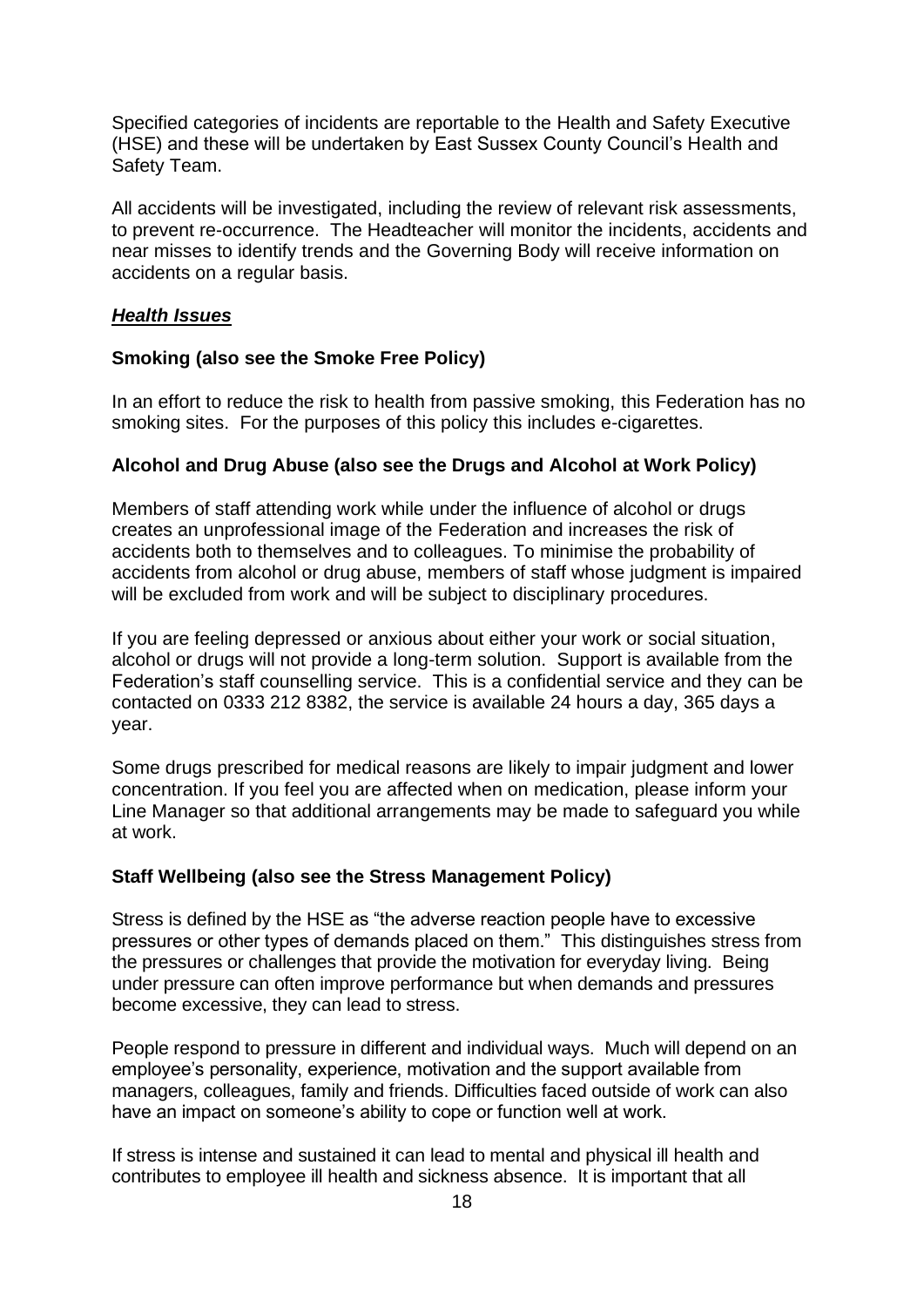members of staff are aware of the factors that can give rise to stress (stressors) so that where possible their causes can be foreseen and appropriately managed before damage/harm is done. The Headteacher will liaise with members of staff in identifying the individual stressors and, where practicable, steps will be taken to minimise/eliminate these stressors.

Workloads and stressors will be monitored on an on-going basis as part of 1:1 reviews.

Support is available from the Federation's staff counselling service. This is a confidential service and they can be contacted on 0333 212 8382, the service is available 24 hours a day, 365 days a year.

#### **Expectant Mothers (also see the New and Expectant Mothers Policy)**

Pregnancy should not be equated with ill health. It should be regarded as part of everyday life and its health and safety implications can be adequately addressed by normal health and safety management procedures.

Many women work while they are pregnant and will return to work whilst they are still breast feeding. Some hazards in the workplace may affect the health and safety of new and expectant mothers and of their children. The policy sets out the known risks to new and expectant mothers and gives advice on what needs to be done to comply with the law.

#### **Procedure**

- Members of staff (full and part-time) are required to inform their Headteacher who will inform ESCC Human Resources Department as soon as possible and in writing when pregnancy has been confirmed.
- The Line Manager will undertake a risk assessment of the employee's work activity to ensure there is no risk to the health of the employee or the unborn child. Copies of the risk assessment will be kept and will be reviewed every four/six weeks.
- The Health and Safety Co-ordinator is available to give advice at any stage of the process, but the general principles of common risk assessment will apply.

#### **Communicable Diseases (advice is available from ESCC)**

From time to time infectious diseases will occur amongst pupils and members of staff. Infectious diseases are more common amongst school-aged children. Good personal hygiene precautions are crucial to prevent the spread of infections and hand washing is the single most important intervention in the control of crossinfection.

Refer to the "Communicable Diseases Guidance for Schools' document for:

• Guidance on who to contact for help and advice in relation to problems with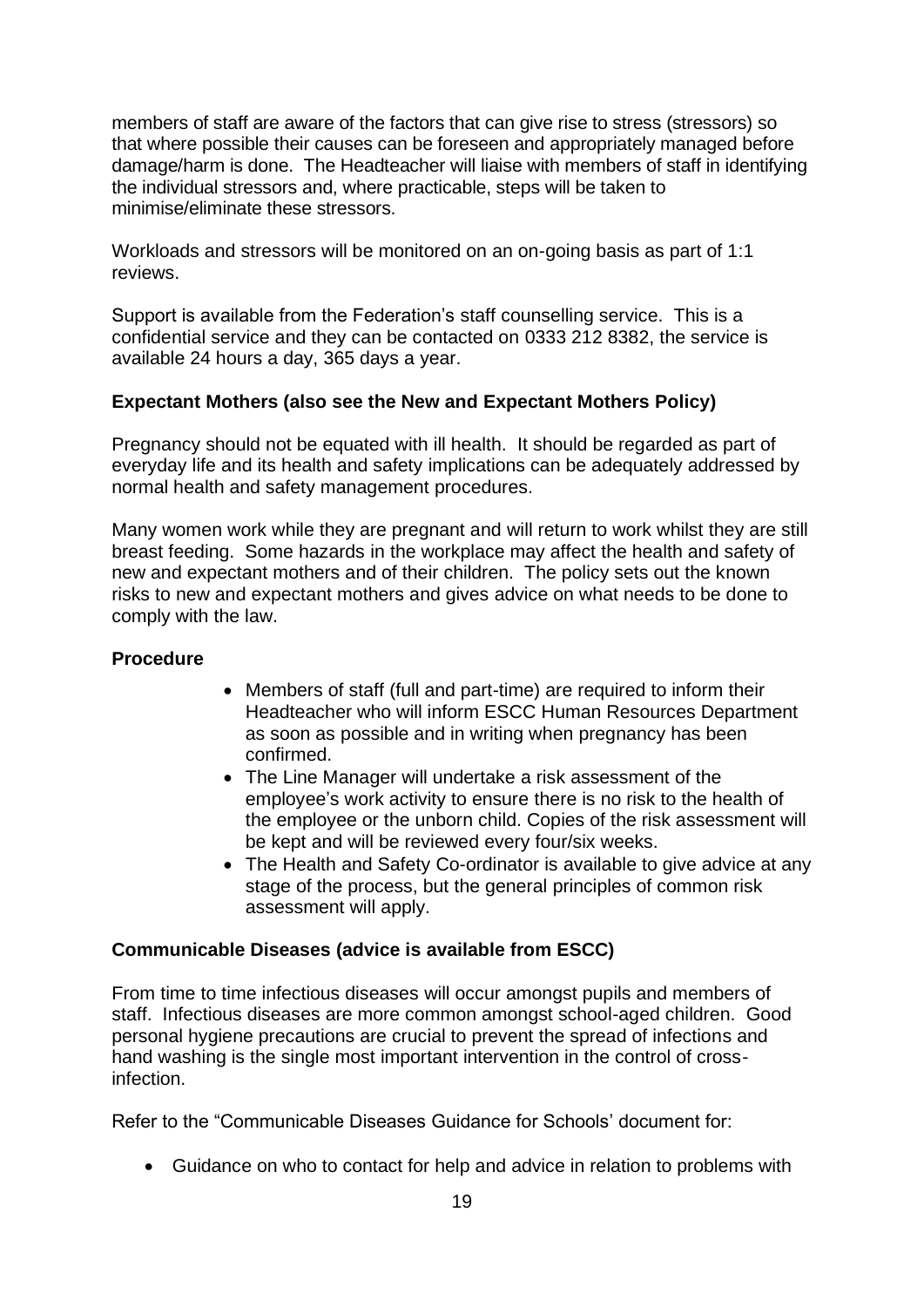communicable diseases at schools within the Federation

- Basic information on common communicable diseases, and guidance on where to get further up to date information
- Information on the role of local Public Health England Centres.

#### **Risk Assessments and Guidance Notes (also see the Risk Assessment Policy)**

Specific risk assessments are required for activities involving fire, manual handling, hazardous substances and the use of display screen equipment. More general risk assessments must be completed for those activities where specific assessments have not been carried out.

Although risk assessments relating to most activities of the Federation will have been completed on your behalf, the content of these assessments will form part of the induction process. Any changes to the risk assessments will be discussed at staff meetings and all members of staff must ensure that the risk assessments are implemented when undertaking any activities. Copies of these assessments are held by the Health and Safety Co-ordinator at Blackboys CEP School in the Bursar's Office and at Framfield CEP School in the School Office and on Office Works.

The following members of staff will complete risk assessments for the areas highlighted below:

- Covid19 Headteacher
- Premises Headteacher
- Curriculum Subject Leaders
- Off-site Visits Group Leader
- Individual/specific Headteacher

Areas of work or activities that are deemed to be more hazardous are likely to have detailed, documented arrangements to minimise the associated risks. It is the responsibility of members of staff to make themselves aware of the contents of those relating to their area of work.

#### *Specific Hazards*

Schools are not generally considered dangerous places to work in, but they can still present risks which could lead to injury or ill health. The hazards relevant to this Federation are detailed below along with the safe procedures put in place to manage the associated risks.

#### **Asbestos (also see the Asbestos Management in the Workplace Policy)**

The Federation has had an asbestos survey completed for each premises and members of staff will be informed of the locality of any asbestos containing materials within their school within the Federation and should record that this has been undertaken. Asbestos materials in good condition are safe unless asbestos fibres become airborne, which may happen when materials are damaged. It is essential that where asbestos has been identified members of staff follow the safe working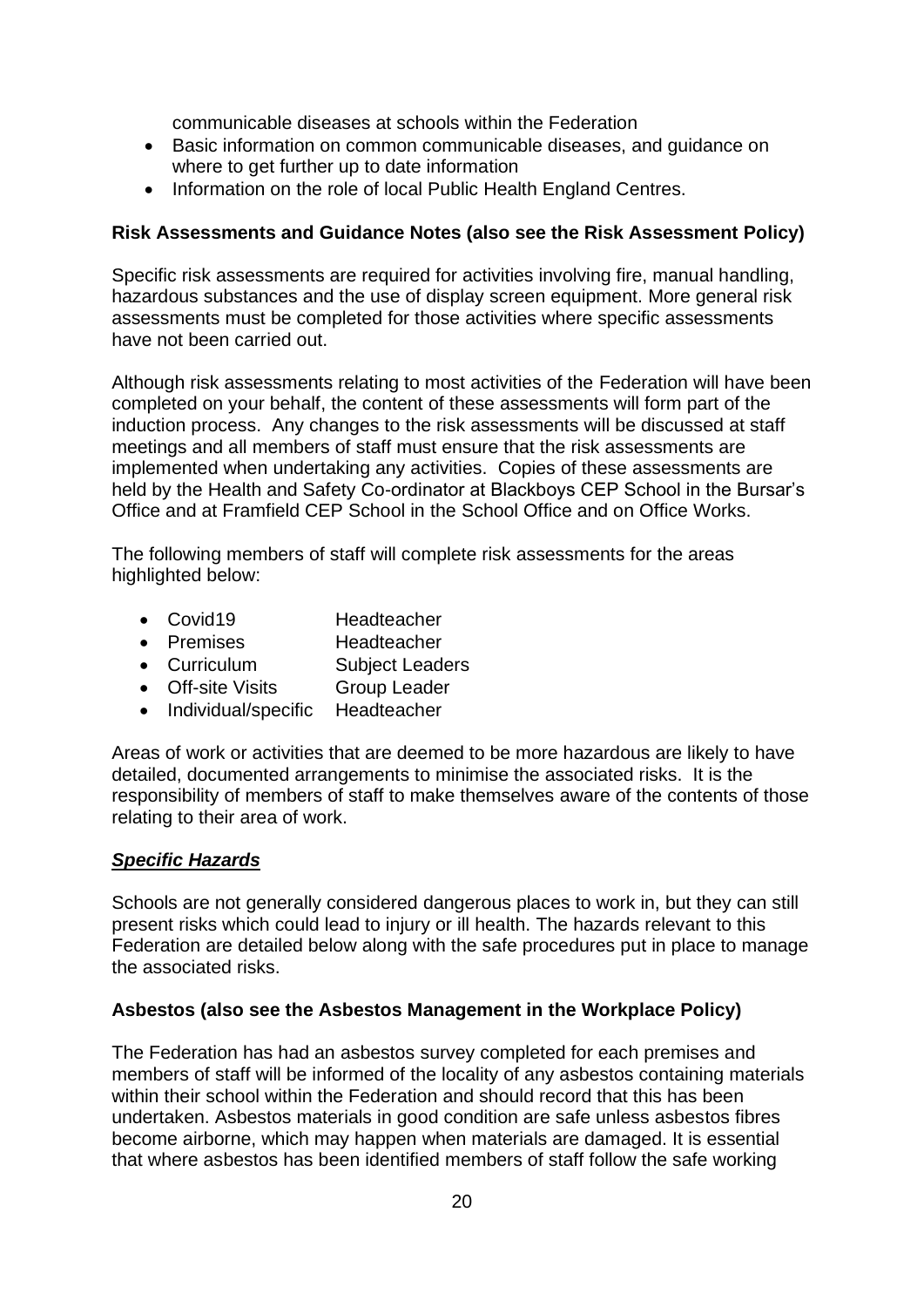systems within the Federation school and ensure that the fabric of the building is not disturbed and follow the escalation procedure in the Asbestos Policy where damage to an asbestos material has been identified. The Caretaker has been nominated to liaise with contractors to ensure that they are provided with relevant safety information and will approve works to be undertaken in the Federation. The Headteacher is responsible for the development and reviewing of the Asbestos Management Plan for their school.

#### **Legionella (also see the Legionella Policy)**

The risk of contracting Legionellosis from a Federation school water system is low, but a managed approach to the condition and use of water systems is vital to manage risk, raise awareness of standards and ensure compliance with specific statutory requirements. Therefore, a process is in place to commission a risk assessment of our water systems that will be reviewed on a bi-annual basis or where there has been a physical change to the water distribution system along with the risk assessment recommended regular monitoring undertaken by the Caretaker.

#### **Contractors (also see the Contractor Management Policy)**

Any contractor working for the Federation must be effectively managed from a health and safety perspective, for both legal and operational reasons. We ensure that contractors are competent to undertake works by using contractors from approved lists or by completing a Contractors Assessment Questionnaire. Most works will be planned for out of school hours and in school holidays, however, members of staff will be informed when contractors will be on site. Pre-start meetings will take place to ensure any impact is minimised. For further information on liaising with contractors please see section above.

#### **Gas and Heating Systems**

All gas and heating systems will be regularly maintained by competent contractors. Any faults should be reported to the Caretaker.

#### **Security (also see guidance for schools on security)**

Arrangements are in place for the Federation school sites to be as secure as possible and in line with East Sussex County Council guidance. A risk assessment has been undertaken to ensure that adequate controls are in place and it is essential that members of staff follow these procedures.

#### **Display Screen Equipment (DSE) (also see the Display Screen Equipment Policy)**

The nominated DSE Assessor is the Headteacher and an audit of all members of staff has been undertaken to identify those members of staff who would be considered as DSE 'users'. A list of these members of staff is contained in Appendix One. The Headteacher will ensure that all workstations (excluding pupil workstations) comply with the minimum standards as detailed within the Federation's Policy. Employee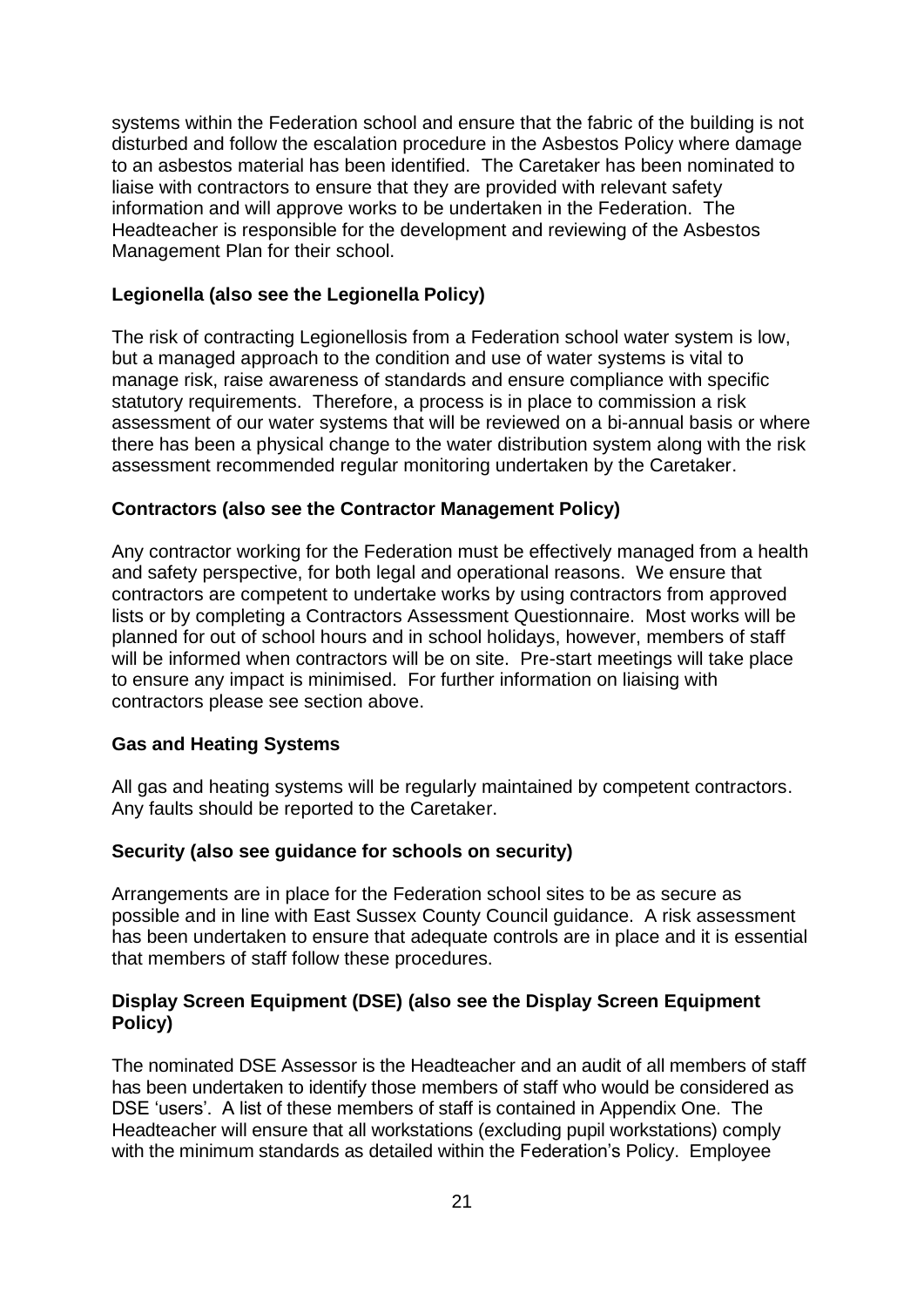workstations are assessed to identify the risks to health and safety and to remove and reduce any risks to the lowest practicable level.

DSE 'users' are entitled, if they wish, to an eyesight test, particularly if they are experiencing visual difficulties associated with the use of DSE, and if they request it.

The optician's fee for the eyesight test will be reimbursed by the Federation. The standard form must be completed by the employee prior to the eye test and taken to the optician. The employee must return the completed form to the Headteacher after the test.

If the optician confirms that a user requires new visual correction specifically for work with DSE, as indicated by a tick in box 3 of the Optometrist's Report, the Federation will pay a contribution towards the cost. It should be noted that some users who already wear glasses may or may not need special glasses for display screen work.

#### **Electrical Equipment (also see the Electricity at Work Policy)**

All members of staff are responsible for ensuring that they use and handle electrical equipment sensibly and safely. Any pupil or volunteer who handles electrical appliances does so under the supervision of the member of staff who directs them.

All electrical equipment is checked annually under the terms of the maintenance contract. The Administration Co-ordinator/School Secretary with the Caretaker are responsible for maintaining accurate records and ensuring that all equipment in current use is checked and for making arrangements for the equipment to be accessible.

If there is any doubt about the safety of the equipment it will not be used. Any potential hazards will be reported to the Headteacher immediately.

The Headteacher must be aware of and approve the use of any item being brought into a Federation school by a member of staff, volunteer or a pupil. The Headteacher must be aware of and approve the arrangements for temporary electrical extensions required for drama productions, Christmas decorations, etc.

#### **Machinery and Equipment (also see the Work Equipment Policy)**

An inventory of all equipment is kept by the Administration Co-ordinator/School Secretary. Within the curriculum appropriate hand tools are to be used under **strict guidance and close supervision of a Teacher or Teaching Assistant**, when used by pupils. Such equipment, even simple items such as scissors, must be put away before a wet playtime where there is a chance that an accident might occur due to a lower level of supervision.

#### **Moving and Handling (also see the Moving and Handling Operations Policy)**

All equipment must be moved safely. Large pieces of equipment will only be moved by people who have received training. PE equipment may be moved by pupils, but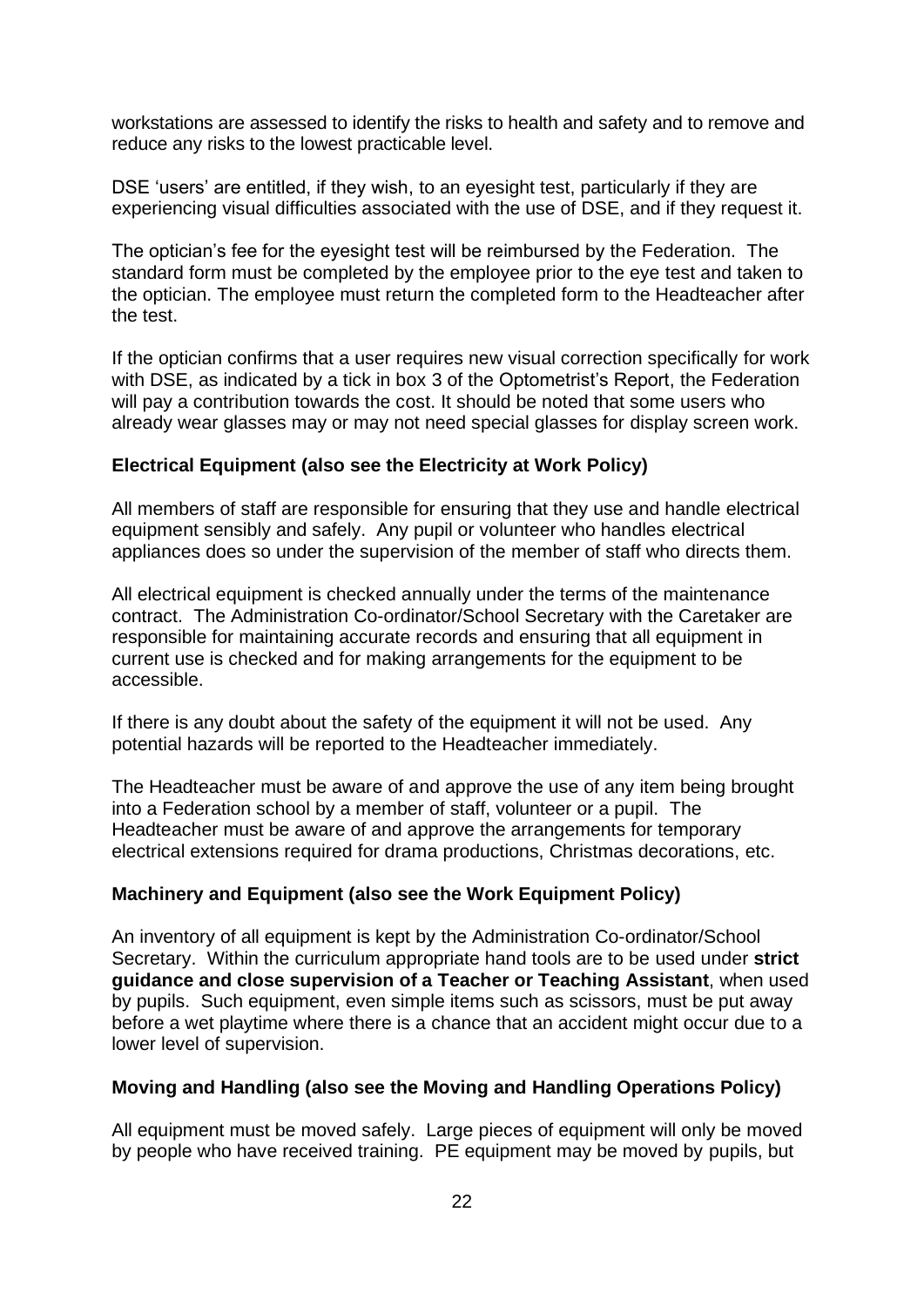they must be given clear instruction in the correct way to lift and handle items. Close supervision is appropriate at all times.

The Headteacher will be responsible for undertaking risk assessments for manual handling tasks for objects and loads. Training will be offered to those members of staff who are expected to lift objects. If you are apprehensive about your capability to move goods, equipment or furniture, please either ask for help or do not undertake the activity. Where lifting equipment is provided, only those members of staff who have been trained in the use of the equipment may undertake this activity. If there is a requirement for pupils to be moved, the Headteacher will arrange training for members of staff.

#### **Work at Height (also see the Work at Height Policy)**

All work at height activities must be properly planned and organised to ensure they are carried out safely. The hierarchy to follow is:

- o avoid work at height if at all possible
- o if work at height is unavoidable, control measures must be put in place to prevent falls
- o where the risk of falling cannot be prevented, control measures must be put in place to minimise the distances and consequences of a fall.

The selection and inspection of suitable equipment is an essential control feature. Chairs, furniture or other equipment not designed for this purpose must not be used to work at height or access.

Work at height activities will only be carried out by members of staff who are **competent and authorised** for the work involved and work will only commence when risk assessments and safe systems of work are in place and understood.

The Headteacher will be responsible for undertaking risk assessments for work at height tasks.

Members of staff that are expected to use ladders or stepladders more than four rungs high will attend a half day training session.

Members of staff without the half day training will not undertake any work at height and will contact the Caretaker for any access requirements.

#### **Housekeeping (also see the Workplace Health, Safety and Welfare Policy)**

The risk of injury within the workplace is most likely to be caused by the more mundane hazards as a result of poor housekeeping. Trips and falls can be caused by trailing cables, objects left on floors, traffic routes blocked within the classroom. It is the responsibility of the Class Teacher to ensure that their classroom has clear traffic routes and that exit routes are kept clear. The Caretaker will undertake an inspection whilst opening the Federation schools premises each morning to ensure that communal areas are free from trip hazards, etc. The Caretaker will report all hazards, obstructions, defects or maintenance requirements to the Headteacher. It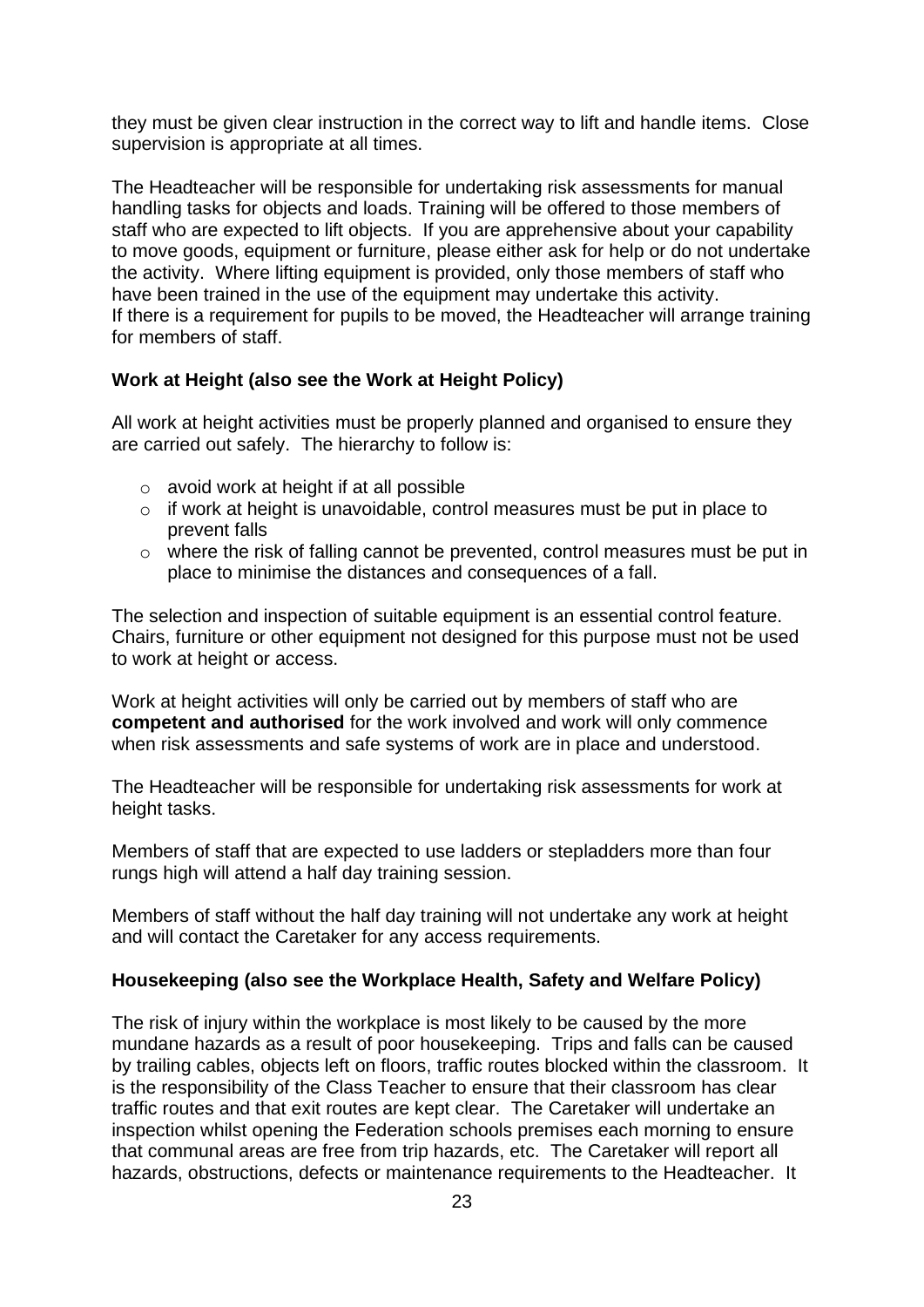is the duty of all members of staff to be vigilant and aware of possible hazards. If any spillages occur, these should be dealt with immediately.

The Federation schools will be cleaned as per the cleaning schedule and will be monitored by the Headteacher. All waste will be disposed of according to appropriate health and safety guidelines.

#### **Violence at Work (also see the Violence and Aggression at Work Policy)**

All members of staff must report to the Headteacher any incident of aggression or violence (or near misses) directed to themselves from any source. All incidents of violence will be reported via East Sussex County Council's online incident reporting system.

After an incident, the Headteacher will meet the member of staff concerned to check on their wellbeing and identify if further support is required. A wellness plan will be discussed.

Support is available from the Federation's staff counselling service. This is a confidential service and they can be contacted on 0333 212 8382, the service is available 24 hours a day, 365 days a year.

#### **Lone Working (also see the Lone Working Policy)**

Lone working refers to situations where members of staff, in the course of their duties, work alone e.g. in the community or in a Federation School.

Lone working in the Federation is not prohibited and nor will lone working automatically be unsafe. It is however, essential that best practice is adopted and maintained for dealing with lone working generally and any particular circumstances and situations that arise.

Please refer to the Federation's Lone Working Policy for further guidance to ensure that all risks to lone workers are identified and managed.

#### **Off-site Visits**

The Federation has a separate policy on Offsite visits. Members of staff must ensure that prior to planning or accompanying an offsite visit, that they are aware of the Federation and Children's Services Offsite Activities and Educational Visits Policy.

#### **Work Experience Placements (also see the Work Experience Policy)**

This Federation works in partnership with secondary schools and community colleges to provide work placements. Any proposed placement should be discussed with the Headteacher in the first instance.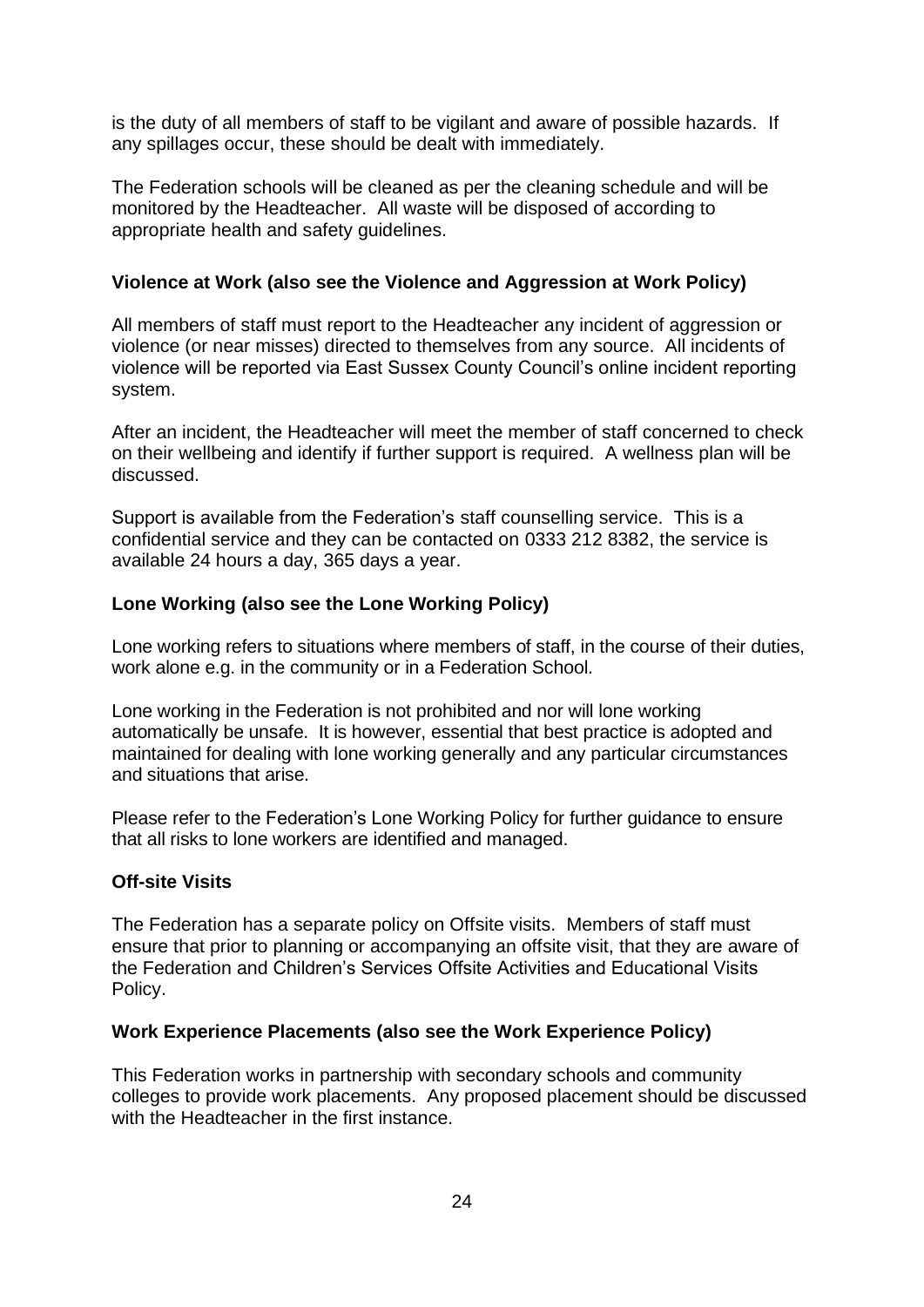As the placement provider, risk assessments should be undertaken by the Headteacher/Teacher as soon as the placement details have been agreed in conjunction with the secondary school/college and **before** the student takes up the work placement.

Providers should be informed in advance about any individual students who may be at greater risk, for example because of any specific medical/behavioural needs or learning difficulties.

Teaching staff must be aware of the risk assessment in order to ensure the safety of the work experience student whilst in the care of the Federation.

#### **Hazardous Substances (also see the Control of Substances Hazardous to Health (COSHH) Policy)**

The Federation will keep an inventory of all hazardous substances at each site and this will be kept up to date by the Caretaker. Inspections will take place to:

- identify all substances used;
- assess the level of risk to health:
- eliminate the use of substances or substitute a safer alternative:
- introduce and monitor control measures to prevent risk.

The Headteacher will ensure that COSHH assessments are completed.

#### **Noise at Work (also see the Noise at Work Policy)**

All members of staff need to be aware of "nuisance noise" and respect the needs of others in their school within the Federation. Common sense and courtesy by all members of staff, pupils and visitors to a Federation school will prevent problems arising.

Any member of staff, or visitor detecting a potential problem will report immediately to the Headteacher.

#### **Lettings (also see the Lettings Policy)**

If any part of a school within the Federation is let, the Headteacher must be satisfied that the hiring organisation will use the premises in a safe manner. A signed, written hiring agreement will be completed and copies kept. Copies of hiring agreements are held by the Federation school office. The school will maintain the premises being let in a safe condition and communicate any unsafe conditions or hazards with the hirer. It is the responsibility of the hirer to ensure there is adequate first aid arrangements in place and to report any hazards/defects or incidents involving the premises/any leased equipment following the Federation's hazard/incident reporting procedures.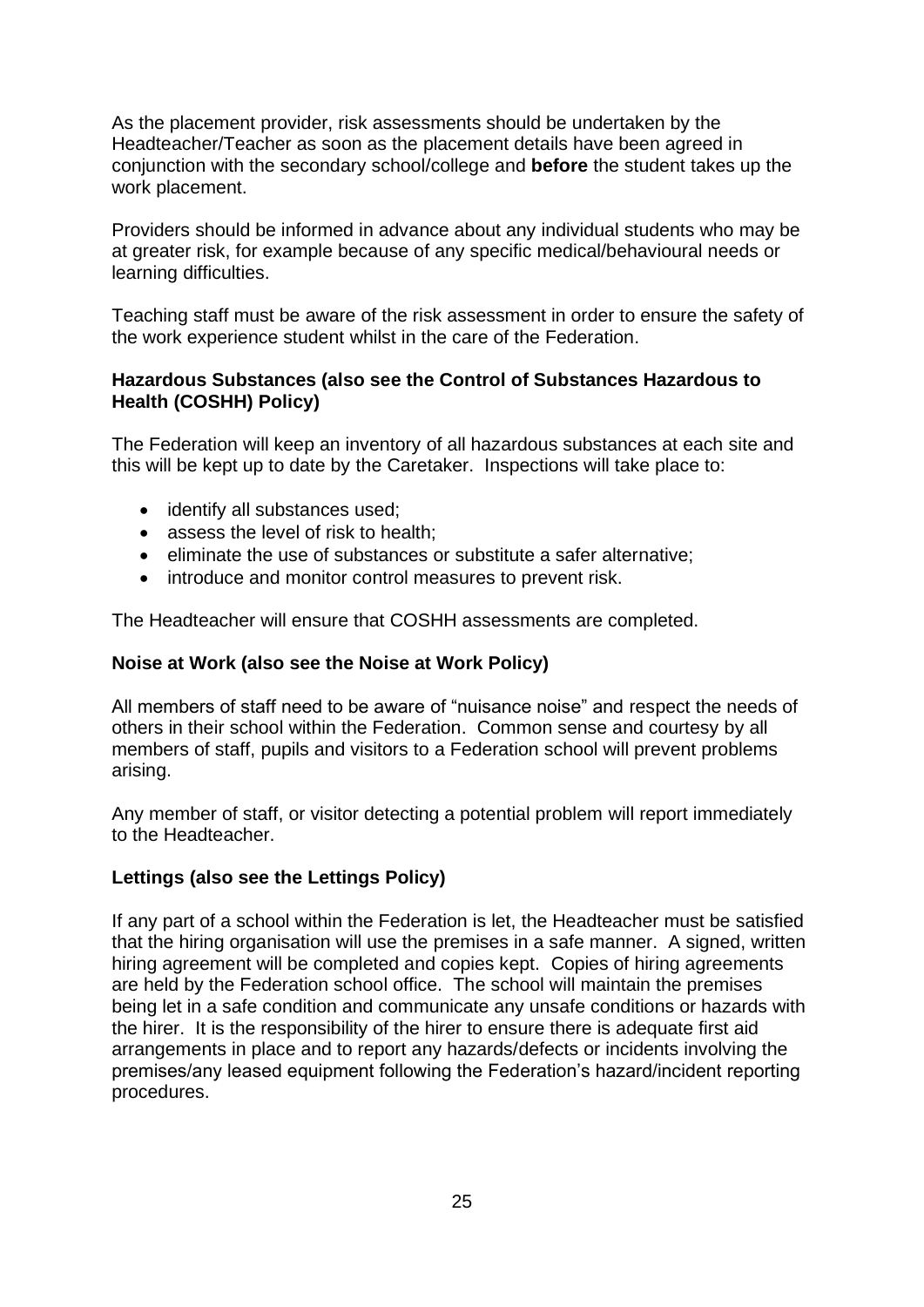#### **Supporting Pupils with Medical Conditions (also see the guidance on supporting pupils with medical conditions)**

The Federation has a separate policy on the local arrangements for supporting children with medical conditions including the administration of medicines. Members of staff should make themselves familiar with the content of that document.

As a summary, the Federation's trained First Aiders as listed in Appendix One will administer medicines and keep a record that they have been given. We must stress that pupils should not be at school if they are unwell and if at all possible, pupils should receive their medication at home.

For all medicines to be administered parents should complete a consent form. Each time there is a variation in the pattern of dosage a new form should be completed. A new form should be completed for each medicine to be administered.

The smallest practicable dose should be brought into school in individual original containers, which should be clearly labeled with the pupil's name and dosage instructions. It is recommended that a primary school pupil should never carry medicine to and from school and medicines should be handed to at Blackboys CEP School the Administration Co-ordinator/School Secretary or the First Aider and at Framfield CEP School the School Secretary or First Aider by the parent on arrival at their school.

The Headteacher will liaise with parents/carers on the development of health care plans, etc. when required and members of staff should ensure that they familiarise themselves with these documents.

#### **Training and Information (also see the Health and Safety Training Policy)**

A training needs analysis will be undertaken by the Headteacher to identify the mandatory health and safety training required for each member of staff and this will be reviewed annually. The training will be identified by using the Federation's Health and Safety Training Policy. The Headteacher will ensure that members of staff are released for this training.

All members of staff will receive a comprehensive health and safety induction when they commence employment with the Federation and the induction will include specific elements of this policy being brought to their attention. A volunteer will receive a specific induction relevant to the activities they are undertaking in a Federation school.

The Headteacher will:

- inform members of staff of any changes in the policy;
- assess the training requirements of members of staff and integrate those needs onto the Federation Schools Improvement Plan to inform Governors;
- assess the training needs of new members of staff.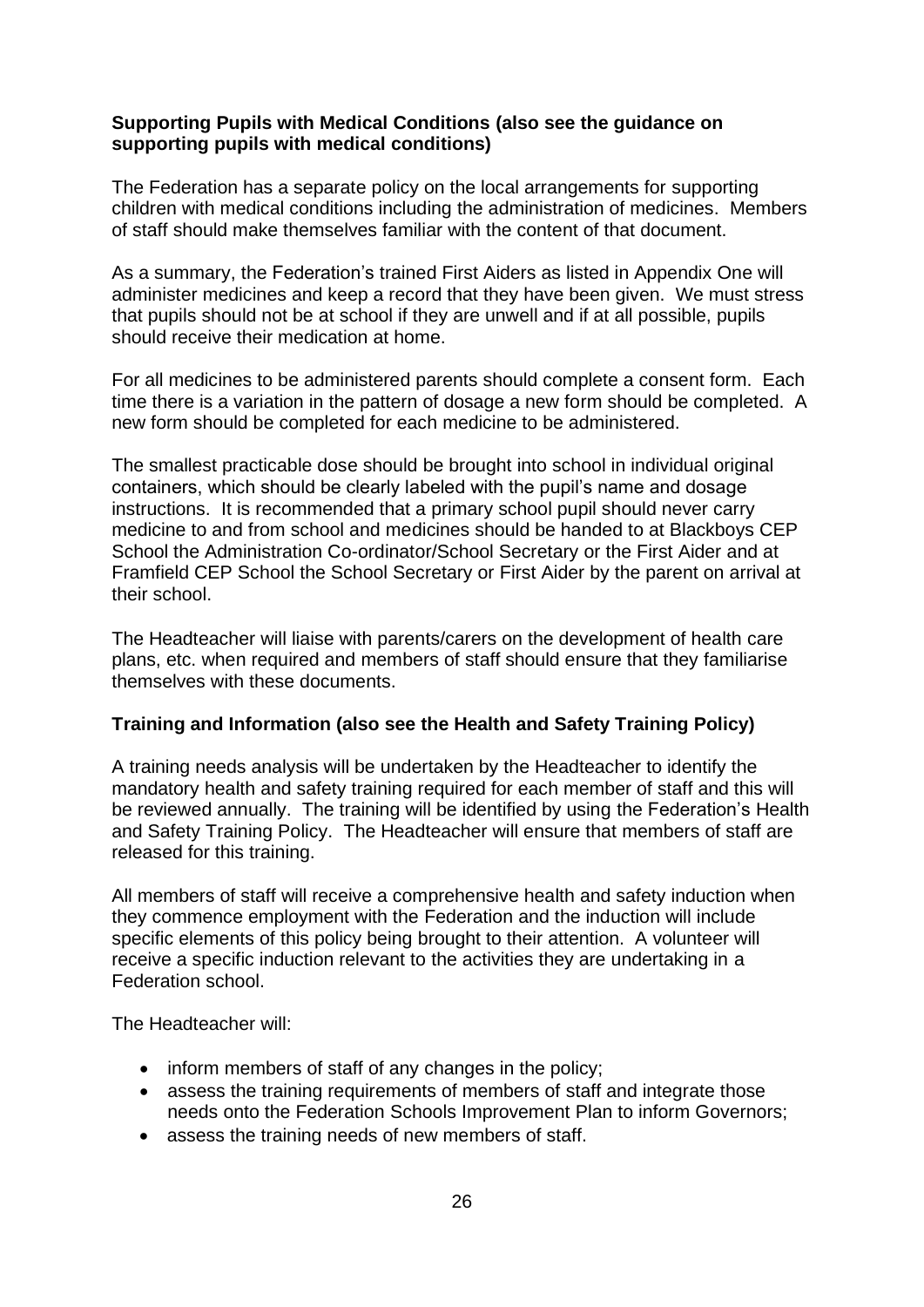The Federation has developed a supply Teacher's pack that includes health and safety information, and this will be issued to all supply staff.

## **Monitoring Health and Safety**

Health and Safety standards must be monitored by the Senior Leadership Team in conjunction with the Governors by the following:

- Senior Leadership Team will include Health and Safety as part of the Agenda of their regular meetings;
- the Headteacher will conduct a bi-termly premises inspection (with a trade union safety representative, if one has been appointed);
- the Governors' Agenda and Headteacher's report to the Governors will both have Health and Safety as standing Agenda items.

#### **Inspections**

To maintain and improve standards throughout the Federation a premises inspection will take place at least three times per year and records kept. Schools within the Federation will be inspected by the Health and Safety Governor, Premises Governor, Caretaker and Headteacher.

The Health and Safety Governor will review the inspection checklists to ensure that these are carried out, that they are effective and that issues raised are being resolved.

#### Auditing

As a means of confirming that the necessary systems to comply with legislation are in place and are being followed East Sussex County Council's Health and Safety Team will complete a Health and Safety Audit at least every 3 years. The action points identified through the audit will form part of the Federation Schools Improvement Plan.

#### **Visitors**

The Headteacher and Governors must accept the responsibility for health and safety of visitors to the Federation, including contractors.

All visitors to a Federation school will be asked to sign in at the school office and sign out when they leave. Each Class Teacher will accept responsibility for specific volunteers or visitors including checking that they are aware of emergency procedures and supervising their evacuation in case of an emergency. The Headteacher will ensure that volunteers have the necessary safety information.

The Headteacher will ensure that volunteers have the necessary safety information, in line with the Federation's Volunteer Policy.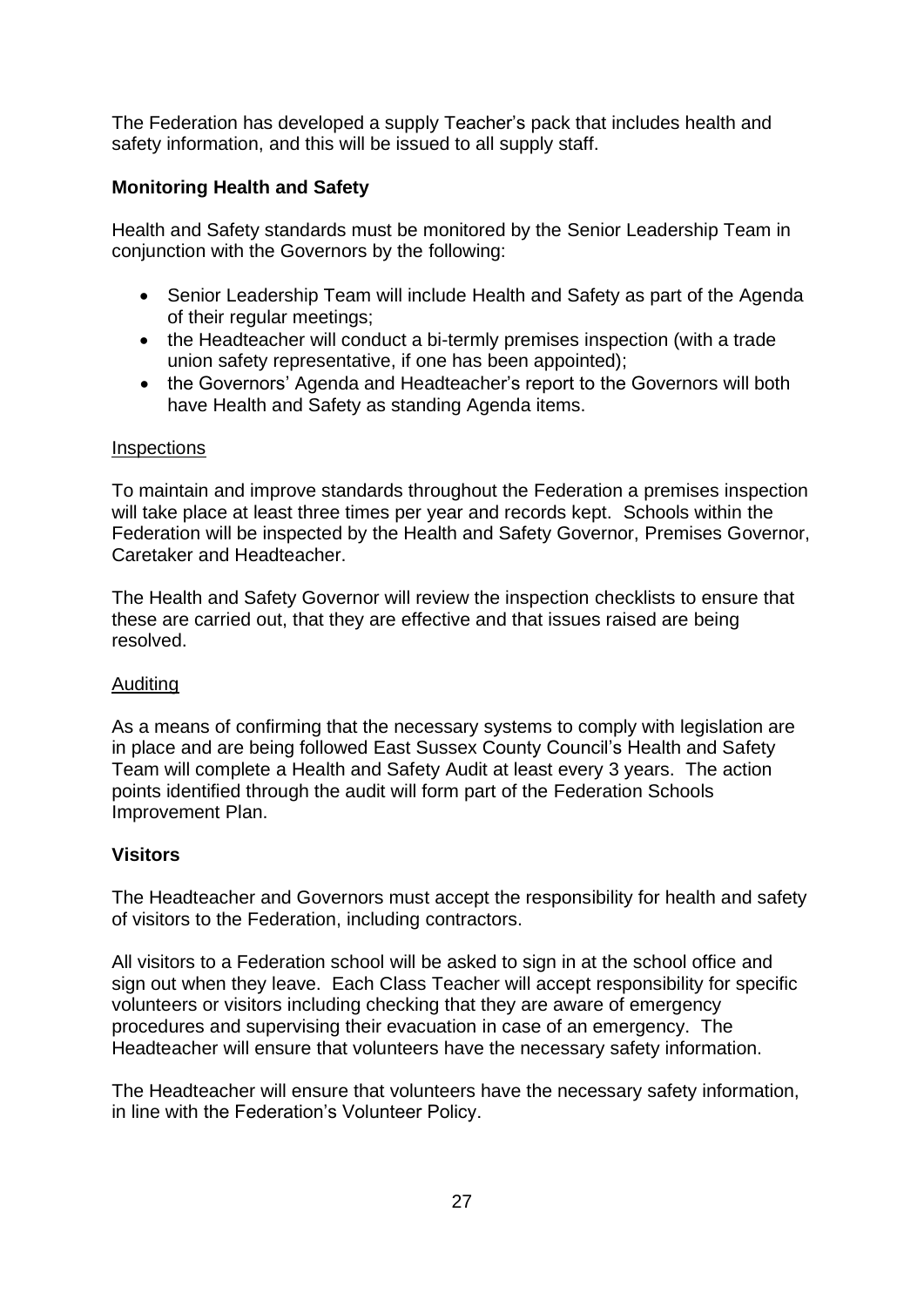#### **Trade Union Safety Representatives**

Trade unions can appoint safety representatives who are legally entitled to inspect premises, investigate accidents and undertake safety training.

The trade union safety representative will consult the Headteacher on any relevant health and safety matters.

#### **Monitoring and Review**

The Federation acknowledges that the Health and Safety Policy is a working document that includes details of Policy and Procedures relating to Health and Safety issues.

Monitoring of the policy will be via spot checks, scheduled safety inspections, audits, management reports or accident investigations.

This policy will be reviewed as it is deemed appropriate, but no less frequently than annually or after a significant event e.g. accident or change seeking endorsement from the Governing Body. The policy review will be undertaken by the Federation's Headteachers and the Governing Body's Policies Working Party.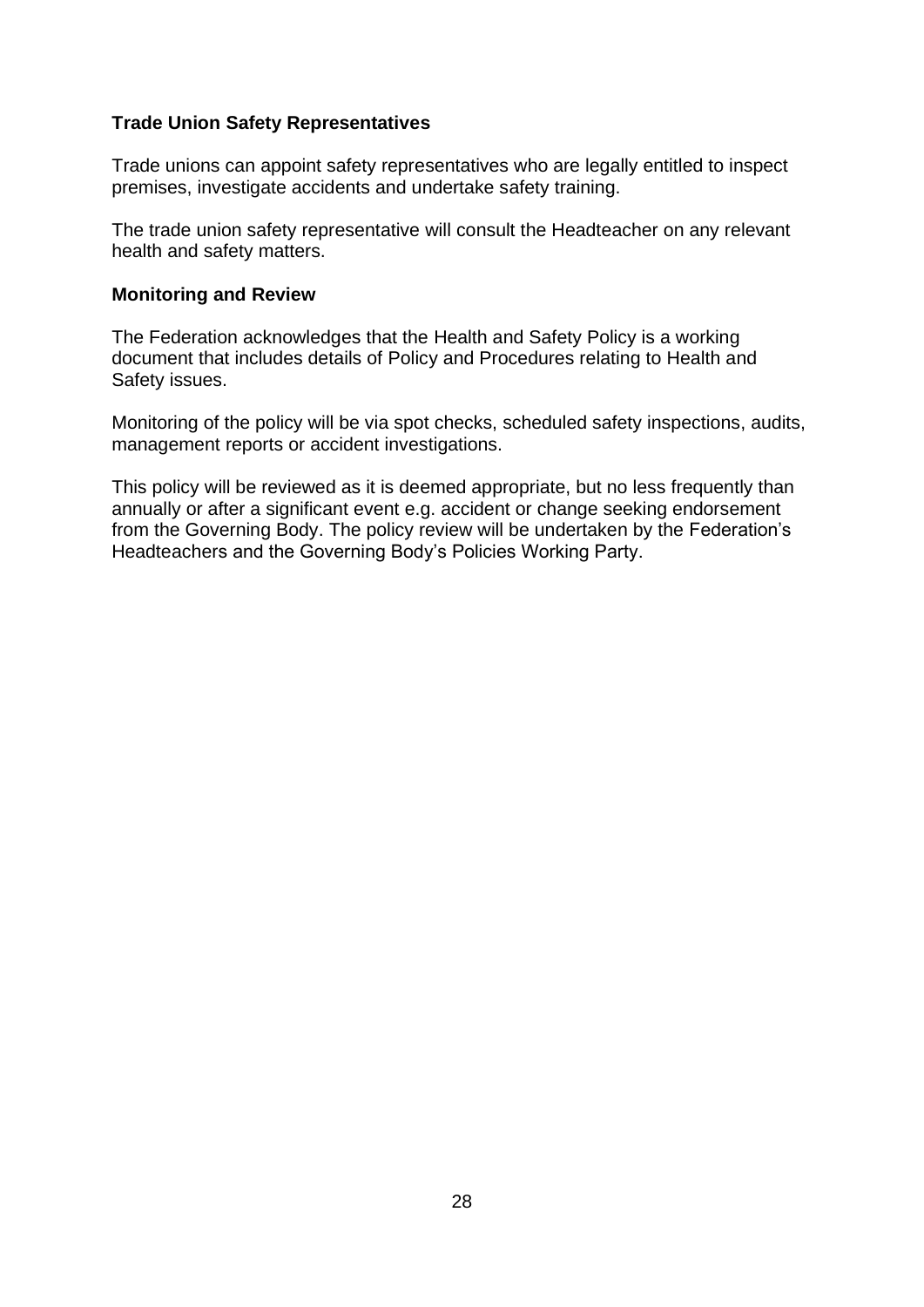## **Appendix One: List of Useful Contacts**

## *Blackboys Church of England Primary School*

| Headteacher & Health and Safety Co-ordinator: | Mr G Sullivan |
|-----------------------------------------------|---------------|
| <b>Health and Safety Governor:</b>            | Mrs S Butler  |
| Educational Visits Co-ordinator:              | Mr G Sullivan |
| Caretaker:                                    | Mr J Lyons    |
| <b>Trade Union Safety Representatives:</b>    |               |

Subject Leaders:

| <b>PE</b><br>$\bullet$                   | Mrs N Kent                                                         |
|------------------------------------------|--------------------------------------------------------------------|
| Science<br>٠                             | Mrs S Booth                                                        |
| English<br>$\bullet$                     | Miss L Norvell                                                     |
| Maths<br>$\bullet$                       | Mr R Boorman                                                       |
| <b>History</b><br>٠                      | Mr G Sullivan                                                      |
| <b>RE</b>                                | Mrs H Sullivan                                                     |
| <b>PHSE</b>                              | Miss D Mayhew                                                      |
| DT                                       | Mrs J Nobes                                                        |
| Geography<br>$\bullet$                   | Mrs L Pestell                                                      |
| Art<br>$\bullet$                         | Mrs E Vernon                                                       |
| <b>Music</b><br>$\bullet$                | Miss K Black                                                       |
| Computing<br>$\bullet$                   | Vacant                                                             |
| First Aid Co-ordinator:                  | Mrs C Pomfret                                                      |
| <b>First Aiders:</b>                     | Mrs C Pomfret, Mrs J Harper                                        |
| List of Display Screen Equipment 'users' | Mrs L Sheffield,<br>Mrs E Doherty,<br>Mrs H Camsell, Mr G Sullivan |